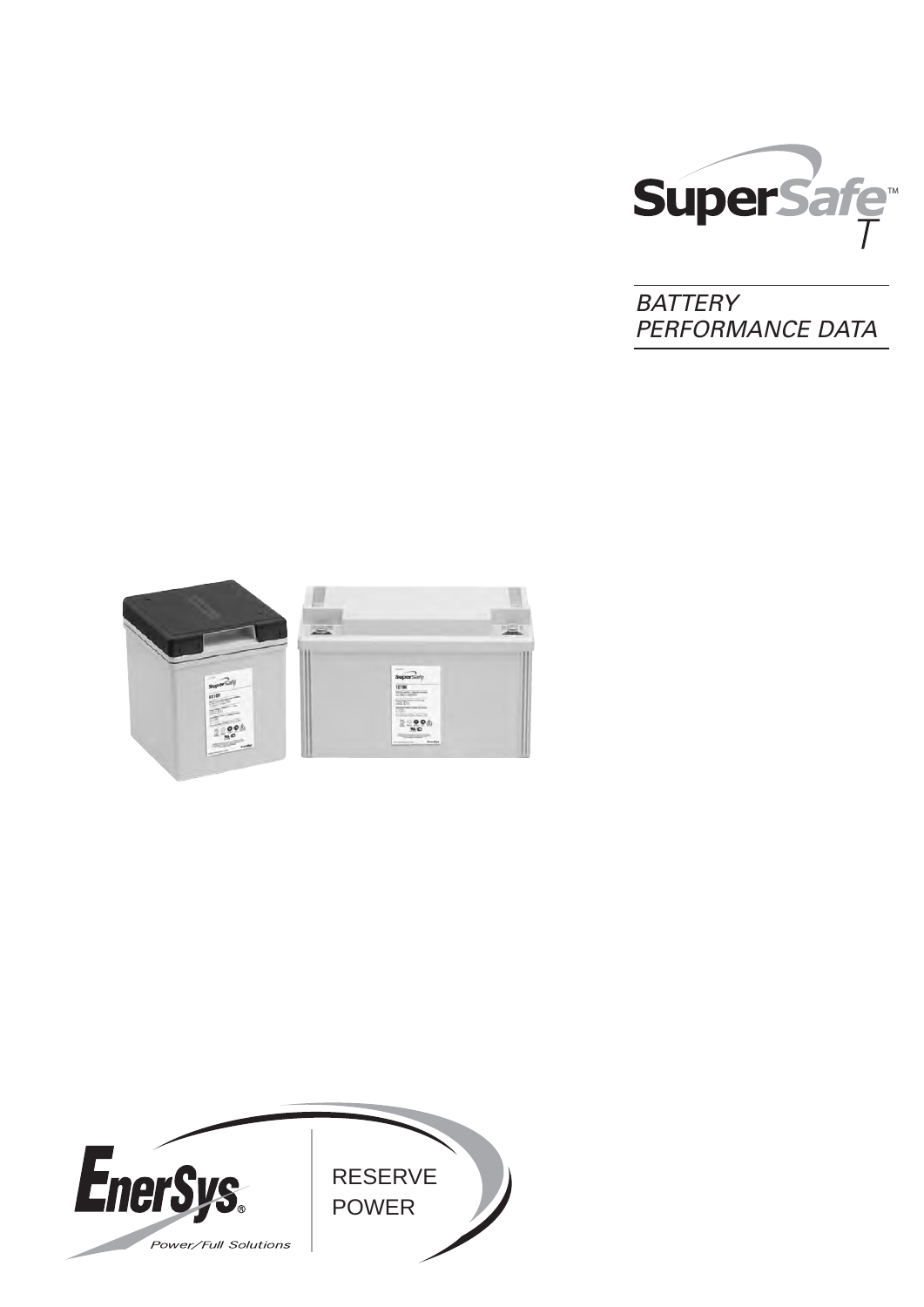# **Constant Current**

# Discharge Rates in Amperes to 1.60Vpc at 20°C

|                     |        |        |       |       |       | <b>Minutes</b> |       |       |       |       |       |       |       |                |       |       |       | <b>Hours</b> |      |      |      |      |      |      |      |
|---------------------|--------|--------|-------|-------|-------|----------------|-------|-------|-------|-------|-------|-------|-------|----------------|-------|-------|-------|--------------|------|------|------|------|------|------|------|
| <b>Battery Type</b> | 5      | 10     | 15    | 20    | 25    | 30             | 35    | 40    | 45    | 50    | 55    |       | 1.5   | $\overline{2}$ | 2.5   | 3     | 4     | 5            | ĥ    | 7    | 8    | 9    | 10   | 12   | 24   |
| 12T45               | 231.8  | 137.6  | 106.7 | 85.6  | 71.8  | 61.9           | 54.7  | 49.7  | 45.0  | 41.4  | 38.3  | 35.9  | 25.5  | 20.0           | 16.6  | 14.3  | 11.0  | 9.02         | 7.67 | 6.70 | 5.92 | 5.32 | 4.83 | 4.10 | 2.11 |
| 12T55               | 287.3  | 170.1  | 132.2 | 106.0 | 88.9  | 77.0           | 67.9  | 61.6  | 55.9  | 51.3  | 47.6  | 44.5  | 31.5  | 24.8           | 20.5  | 17.7  | 13.7  | 11.2         | 9.50 | 8.31 | 7.34 | 6.59 | 5.99 | 5.08 | 2.61 |
| 12T70               | 345.2  | 203.9  | 158.9 | 127.4 | 106.9 | 92.9           | 82.0  | 74.0  | 67.4  | 61.7  | 57.4  | 53.4  | 37.9  | 29.8           | 24.7  | 21.2  | 16.4  | 13.4         | 11.4 | 10.0 | 8.82 | 7.92 | 7.19 | 6.11 | 3.14 |
| 12T80               | 403.2  | 237.6  | 185.6 | 148.8 | 124.8 | 108.8          | 96.0  | 86.4  | 78.9  | 72.0  | 67.2  | 62.4  | 44.3  | 34.8           | 28.8  | 24.8  | 19.2  | 15.7         | 13.3 | 11.7 | 10.3 | 9.24 | 8.40 | 7.13 | 3.67 |
| 4T105               | 346.0  | 236.0  | 180.0 | 148.0 | 125.0 | 108.0          | 97.9  | 89.3  | 82.2  | 76.1  | 70.2  | 65.1  | 47.0  | 37.7           | 31.6  | 27.2  | 21.7  | 18.1         | 15.7 | 14.0 | 12.6 | 11.5 | 10.5 | 8.90 | 4.60 |
| 6T105               | 346.0  | 236.0  | 180.0 | 148.0 | 125.0 | 108.0          | 97.9  | 89.3  | 82.2  | 76.1  | 70.2  | 65.1  | 47.0  | 37.7           | 31.6  | 27.2  | 21.7  | 18.1         | 15.7 | 14.0 | 12.6 | 11.5 | 10.5 | 8.90 | 4.60 |
| 6T130               | 453.1  | 329.4  | 258.7 | 212.0 | 181.7 | 156.5          | 139.0 | 125.0 | 114.0 | 104.0 | 95.9  | 89.2  | 65.8  | 52.5           | 43.7  | 37.9  | 30.0  | 24.7         | 21.0 | 18.4 | 16.3 | 14.8 | 13.5 | 11.3 | 6.02 |
| 4T155               | 515.0  | 376.0  | 296.0 | 244.0 | 208.0 | 181.0          | 160.0 | 144.0 | 130.0 | 119.0 | 110.0 | 102.0 | 72.4  | 57.5           | 47.1  | 40.7  | 32.4  | 27.0         | 23.5 | 20.9 | 18.9 | 17.2 | 15.7 | 13.3 | 6.90 |
| 6T155               | 515.0  | 376.0  | 296.0 | 244.0 | 208.0 | 181.0          | 160.0 | 144.0 | 130.0 | 119.0 | 110.0 | 102.0 | 72.4  | 57.5           | 47.1  | 40.7  | 32.4  | 27.0         | 23.5 | 20.9 | 18.9 | 17.2 | 15.7 | 13.3 | 6.90 |
| 6T165/2             | 634.0  | 433.0  | 324.0 | 263.0 | 219.0 | 187.0          | 165.0 | 150.0 | 136.0 | 125.0 | 117.0 | 110.0 | 79.5  | 65.0           | 53.5  | 47.0  | 37.0  | 31.1         | 25.7 | 22.4 | 20.9 | 17.9 | 17.3 | 15.8 | 7.10 |
| 2T200               | 681.0  | 477.0  | 369.0 | 300.7 | 260.0 | 230.6          | 205.7 | 185.4 | 169.6 | 157.0 | 144.0 | 131.0 | 91.0  | 74.0           | 60.0  | 52.0  | 41.0  | 34.9         | 28.8 | 25.6 | 23.6 | 21.1 | 20.0 | 16.9 | 9.30 |
| 4T230               | 500.0  | 500.0  | 423.0 | 349.0 | 297.0 | 258.0          | 229.0 | 205.0 | 186.0 | 170.0 | 157.0 | 145.0 | 105.0 | 84.2           | 70.6  | 61.1  | 48.7  | 40.5         | 35.2 | 31.3 | 28.3 | 25.8 | 23.6 | 19.9 | 10.3 |
| 2T275               | 889.0  | 620.0  | 480.0 | 398.7 | 348.9 | 311.5          | 280.4 | 255.4 | 233.6 | 216.0 | 198.0 | 180.0 | 125.0 | 102.0          | 83.0  | 72.0  | 56.0  | 48.1         | 39.7 | 35.3 | 32.5 | 29.0 | 27.5 | 23.3 | 12.7 |
| 2T310               | 984.0  | 718.0  | 565.0 | 466.0 | 396.0 | 345.0          | 305.0 | 274.0 | 248.0 | 227.0 | 209.0 | 194.0 | 140.0 | 112.0          | 93.9  | 81.4  | 64.9  | 54.0         | 47.0 | 41.8 | 37.8 | 34.4 | 31.5 | 26.6 | 13.8 |
| 2T320               | 1073.0 | 763.0  | 590.0 | 481.0 | 404.0 | 353.0          | 312.0 | 282.0 | 259.0 | 242.0 | 225.0 | 213.0 | 167.3 | 130.0          | 107.7 | 91.5  | 73.0  | 60.2         | 52.0 | 45.8 | 40.0 | 36.0 | 32.6 | 28.0 | 14.2 |
| 2T400/2             | 678.0  | 678.0  | 678.3 | 578.8 | 506.4 | 452.2          | 407.0 | 370.8 | 339.1 | 313.0 | 288.0 | 262.0 | 182.0 | 148.0          | 120.0 | 105.0 | 82.0  | 69.8         | 57.6 | 51.2 | 47.1 | 42.1 | 40.0 | 34.2 | 18.7 |
| 2T460/4             | 1000.0 | 1000.0 | 847.0 | 699.0 | 594.0 | 517.0          | 458.0 | 411.0 | 372.0 | 340.0 | 314.0 | 291.0 | 209.0 | 168.0          | 141.0 | 122.0 | 97.3  | 80.9         | 70.5 | 62.7 | 56.7 | 51.6 | 47.2 | 39.8 | 20.6 |
| 2T460/6             | 1549.0 | 1130.0 | 889.0 | 733.0 | 624.0 | 543.0          | 481.0 | 431.0 | 391.0 | 357.0 | 329.0 | 305.0 | 217.0 | 173.0          | 141.0 | 122.0 | 97.3  | 80.9         | 70.5 | 62.7 | 56.7 | 51.6 | 47.2 | 39.8 | 20.6 |
| 2T500/2             | 531.0  | 531.0  | 531.0 | 531.0 | 531.0 | 531.0          | 470.0 | 426.0 | 391.0 | 363.0 | 341.0 | 319.0 | 234.0 | 185.0          | 150.0 | 131.0 | 103.0 | 87.3         | 72.0 | 64.0 | 58.9 | 52.6 | 50.0 | 42.8 | 23.4 |
| 2T500/6             | 1902.0 | 1300.0 | 972.0 | 789.0 | 657.0 | 561.0          | 495.0 | 450.0 | 408.0 | 379.0 | 352.0 | 331.0 | 238.0 | 195.0          | 160.0 | 141.0 | 111.0 | 93.2         | 77.1 | 67.2 | 62.8 | 53.7 | 51.8 | 47.4 | 21.3 |

### Discharge Rates in Amperes to 1.63Vpc at 20°C

|                     |        |               |       |       |       | <b>Minutes</b> |       |       |       |       |       |       |       |                |       |       |       | <b>Hours</b> |      |      |      |      |      |      |      |
|---------------------|--------|---------------|-------|-------|-------|----------------|-------|-------|-------|-------|-------|-------|-------|----------------|-------|-------|-------|--------------|------|------|------|------|------|------|------|
| <b>Battery Type</b> | 5      | 10            | 15    | 20    | 25    | 30             | 35    | 40    | 45    | 50    | 55    | 1     | 1.5   | $\overline{2}$ | 2.5   | 3     | 4     | 5            | 6    | 7    | 8    | 9    | 10   | 12   | 24   |
| <b>12T45</b>        | 231.8  | 137.6         | 106.7 | 85.6  | 71.8  | 61.9           | 54.7  | 49.7  | 45.0  | 41.4  | 38.3  | 35.9  | 25.5  | 20.0           | 16.6  | 14.3  | 11.0  | 9.02         | 7.67 | 6.70 | 5.92 | 5.32 | 4.83 | 4.10 | 2.11 |
| <b>12T55</b>        | 287.3  | 170.1         | 132.2 | 106.0 | 88.9  | 77.0           | 67.9  | 61.6  | 55.9  | 51.3  | 47.6  | 44.5  | 31.5  | 24.8           | 20.5  | 17.7  | 13.7  | 11.2         | 9.50 | 8.31 | 7.34 | 6.59 | 5.99 | 5.08 | 2.61 |
| 12T70               | 345.2  | 203.9         | 158.9 | 127.4 | 106.9 | 92.9           | 82.0  | 74.0  | 67.4  | 61.7  | 57.4  | 53.4  | 37.9  | 29.8           | 24.7  | 21.2  | 16.4  | 13.4         | 11.4 | 10.0 | 8.82 | 7.92 | 7.19 | 6.11 | 3.14 |
| <b>12T80</b>        | 403.2  | 237.6         | 185.6 | 148.8 | 124.8 | 108.8          | 96.0  | 86.4  | 78.9  | 72.0  | 67.2  | 62.4  | 44.3  | 34.8           | 28.8  | 24.8  | 19.2  | 15.7         | 13.3 | 11.7 | 10.3 | 9.24 | 8.40 | 7.13 | 3.67 |
| 4T105               | 333.0  | 231.0         | 178.0 | 147.0 | 125.0 | 108.0          | 97.9  | 89.3  | 82.2  | 76.1  | 70.2  | 65.1  | 47.0  | 37.7           | 31.6  | 27.2  | 21.7  | 18.1         | 15.7 | 14.0 | 12.6 | 11.5 | 10.5 | 8.90 | 4.60 |
| 6T105               | 333.0  | 231.0         | 178.0 | 147.0 | 125.0 | 108.0          | 97.9  | 89.3  | 82.2  | 76.1  | 70.2  | 65.1  | 47.0  | 37.7           | 31.6  | 27.2  | 21.7  | 18.1         | 15.7 | 14.0 | 12.6 | 11.5 | 10.5 | 8.90 | 4.60 |
| 6T130               | 453.1  | 329.4         | 258.7 | 212.0 | 181.7 | 156.5          | 139.0 | 125.0 | 114.0 | 104.0 | 95.9  | 89.2  | 65.8  | 52.5           | 43.7  | 37.9  | 30.0  | 24.7         | 21.0 | 18.4 | 16.3 | 14.8 | 13.5 | 11.3 | 6.02 |
| 4T155               | 511.0  | 374.0         | 295.0 | 244.0 | 207.0 | 181.0          | 160.0 | 143.0 | 130.0 | 119.0 | 110.0 | 102.0 | 72.4  | 57.5           | 47.1  | 40.7  | 32.4  | 27.0         | 23.5 | 20.9 | 18.9 | 17.2 | 15.7 | 13.3 | 6.90 |
| 6T155               | 511.0  | 374.0         | 295.0 | 244.0 | 207.0 | 181.0          | 160.0 | 143.0 | 130.0 | 119.0 | 110.0 | 102.0 | 72.4  | 57.5           | 47.1  | 40.7  | 32.4  | 27.0         | 23.5 | 20.9 | 18.9 | 17.2 | 15.7 | 13.3 | 6.90 |
| 6T165/2             | 609.0  | 424.0         | 321.0 | 262.0 | 218.0 | 186.0          | 165.0 | 150.0 | 136.0 | 125.0 | 117.0 | 110.0 | 79.5  | 65.0           | 53.5  | 47.0  | 37.0  | 31.1         | 25.7 | 22.4 | 20.9 | 17.9 | 17.3 | 15.8 | 7.10 |
| 2T200               | 681.0  | 477.0         | 369.0 | 300.7 | 260.0 | 230.6          | 205.7 | 185.4 | 169.6 | 157.0 | 144.0 | 131.0 | 91.0  | 74.0           | 60.0  | 52.0  | 41.0  | 34.9         | 28.8 | 25.6 | 23.6 | 21.1 | 20.0 | 16.9 | 9.30 |
| 4T230               | 500.0  | 500.0         | 421.0 | 348.0 | 296.0 | 258.0          | 228.0 | 205.0 | 186.0 | 170.0 | 157.0 | 145.0 | 105.0 | 84.2           | 70.6  | 61.1  | 48.7  | 40.5         | 35.2 | 31.3 | 28.3 | 25.8 | 23.6 | 19.9 | 10.3 |
| 2T275               | 889.0  | 620.0         | 480.0 | 398.7 | 348.9 | 311.5          | 280.4 | 255.4 | 233.6 | 216.0 | 198.0 | 180.0 | 125.0 | 102.0          | 83.0  | 72.0  | 56.0  | 48.1         | 39.7 | 35.3 | 32.5 | 29.0 | 27.5 | 23.3 | 12.7 |
| 2T310               | 1027.0 | 750.0         | 591.0 | 488.0 | 415.0 | 361.0          | 320.0 | 287.0 | 260.0 | 238.0 | 219.0 | 203.0 | 145.0 | 115.0          | 94.2  | 81.4  | 64.9  | 54.0         | 47.0 | 41.8 | 37.8 | 34.4 | 31.5 | 26.6 | 13.8 |
| 2T320               | 1028.0 | 742.0         | 579.0 | 474.0 | 398.0 | 349.0          | 312.0 | 282.0 | 259.0 | 242.0 | 225.0 | 213.0 | 167.3 | 130.0          | 107.7 | 91.5  | 73.0  | 60.2         | 52.0 | 45.8 | 40.0 | 36.0 | 32.6 | 28.0 | 14.2 |
| 2T400/2             | 678.0  | 678.0         | 678.3 | 578.8 | 506.4 | 452.2          | 407.0 | 370.8 | 339.1 | 313.0 | 288.0 | 262.0 | 182.0 | 148.0          | 120.0 | 105.0 | 82.0  | 69.8         | 57.6 | 51.2 | 47.1 | 42.1 | 40.0 | 34.2 | 18.7 |
| 2T460/4             | 1000.0 | 1000.0        | 844.0 | 696.0 | 593.0 | 516.0          | 457.0 | 410.0 | 372.0 | 340.0 | 313.0 | 290.0 | 209.0 | 168.0          | 141.0 | 122.0 | 97.3  | 80.9         | 70.5 | 62.7 | 56.7 | 51.6 | 47.2 | 39.8 | 20.6 |
| 2T460/6             |        | 1540.0 1125.0 | 886.0 | 731.0 | 622.0 | 542.0          | 480.0 | 430.0 | 390.0 | 357.0 | 329.0 | 305.0 | 217.0 | 173.0          | 141.0 | 122.0 | 97.3  | 80.9         | 70.5 | 62.7 | 56.7 | 51.6 | 47.2 | 39.8 | 20.6 |
| 2T500/2             | 531.0  | 531.0         | 531.0 | 531.0 | 531.0 | 531.0          | 470.0 | 426.0 | 391.0 | 363.0 | 341.0 | 319.0 | 234.0 | 185.0          | 150.0 | 131.0 | 103.0 | 87.3         | 72.0 | 64.0 | 58.9 | 52.6 | 50.0 | 42.8 | 23.4 |
| 2T500/6             |        | 1826.0 1274.0 | 964.0 | 785.0 | 652.0 | 560.0          | 495.0 | 450.0 | 408.0 | 379.0 | 352.0 | 331.0 | 238.0 | 195.0          | 160.0 | 141.0 | 111.0 | 93.2         | 77.1 | 67.2 | 62.8 | 53.7 | 51.8 | 47.4 | 21.3 |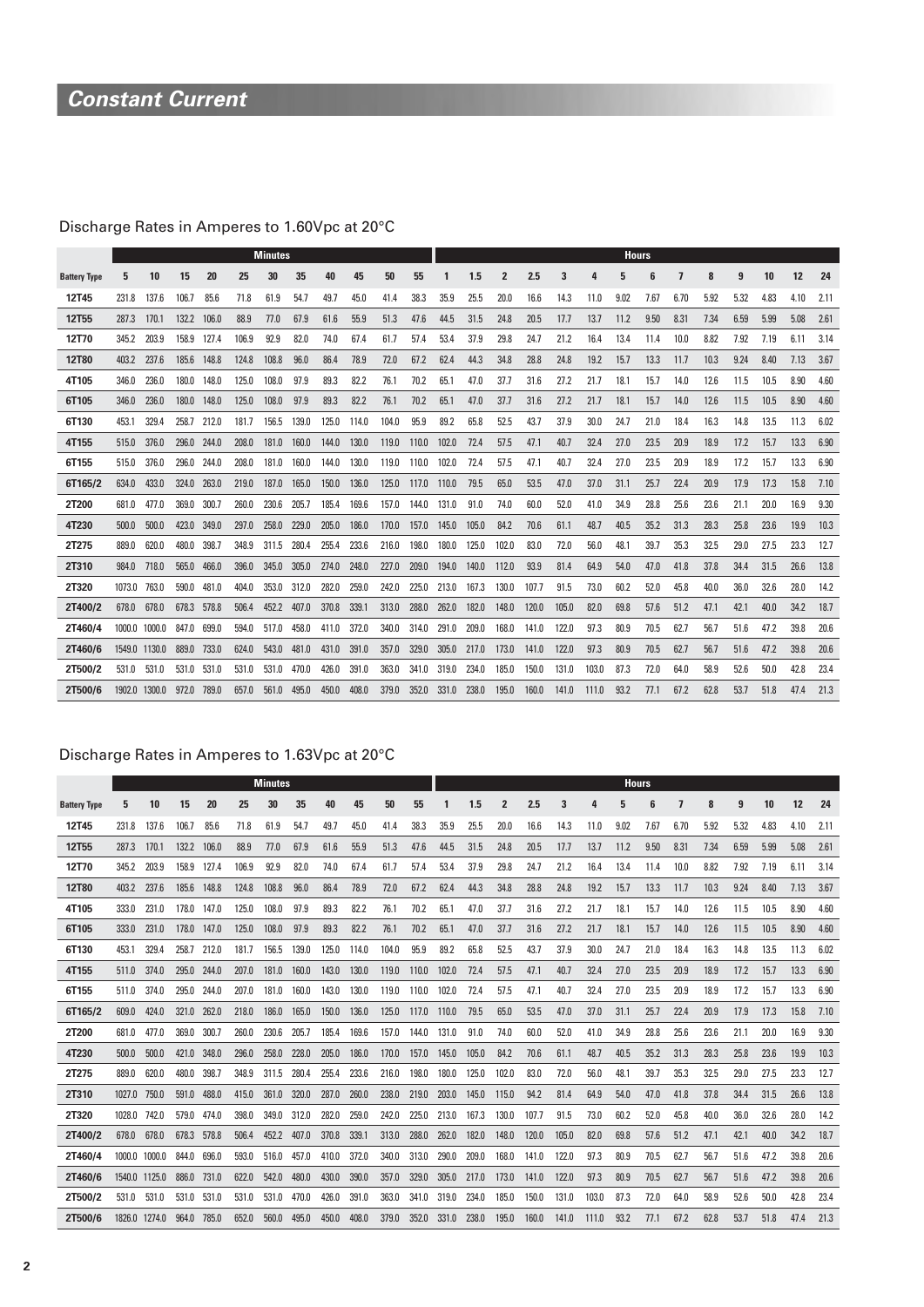

### Discharge Rates in Amperes to 1.65Vpc at 20°C

|                     |        |               |       |       |       | <b>Minutes</b> |       |       |       |       |       |       |       |                |       |       |       |      | <b>Hours</b> |      |      |      |      |      |      |
|---------------------|--------|---------------|-------|-------|-------|----------------|-------|-------|-------|-------|-------|-------|-------|----------------|-------|-------|-------|------|--------------|------|------|------|------|------|------|
| <b>Battery Type</b> | 5      | 10            | 15    | 20    | 25    | 30             | 35    | 40    | 45    | 50    | 55    |       | 1.5   | $\overline{2}$ | 2.5   | 3     |       | 5    | 6            | 7    | 8    | 9    | 10   | 12   | 24   |
| 12T45               | 224.2  | 135.7         | 104.2 | 84.6  | 71.0  | 61.3           | 54.1  | 49.2  | 44.5  | 41.0  | 38.3  | 35.9  | 25.5  | 20.0           | 16.6  | 14.3  | 11.0  | 9.02 | 7.67         | 6.70 | 5.92 | 5.32 | 4.83 | 4.10 | 2.11 |
| 12T <sub>55</sub>   | 280.4  | 168.4         | 130.0 | 105.2 | 88.2  | 76.4           | 67.4  | 61.1  | 55.5  | 51.0  | 47.6  | 44.5  | 31.5  | 24.8           | 20.5  | 17.7  | 13.7  | 11.2 | 9.50         | 8.31 | 7.34 | 6.59 | 5.99 | 5.08 | 2.61 |
| 12T70               | 341.8  | 203.0         | 157.8 | 127.0 | 106.5 | 92.6           | 81.7  | 73.8  | 67.2  | 61.5  | 57.4  | 53.4  | 37.9  | 29.8           | 24.7  | 21.2  | 16.4  | 13.4 | 11.4         | 10.0 | 8.82 | 7.92 | 7.19 | 6.11 | 3.14 |
| <b>12T80</b>        | 403.2  | 237.6         | 185.6 | 148.8 | 124.8 | 108.8          | 96.0  | 86.4  | 78.9  | 72.0  | 67.2  | 62.4  | 44.3  | 34.8           | 28.8  | 24.8  | 19.2  | 15.7 | 13.3         | 11.7 | 10.3 | 9.24 | 8.40 | 7.13 | 3.67 |
| 4T105               | 323.0  | 227.0         | 177.0 | 146.0 | 124.0 | 108.0          | 97.9  | 89.3  | 82.2  | 76.1  | 70.2  | 65.1  | 47.0  | 37.7           | 31.6  | 27.2  | 21.7  | 18.1 | 15.7         | 14.0 | 12.6 | 11.5 | 10.5 | 8.90 | 4.60 |
| 6T105               | 323.0  | 227.0         | 177.0 | 146.0 | 124.0 | 108.0          | 97.9  | 89.3  | 82.2  | 76.1  | 70.2  | 65.1  | 47.0  | 37.7           | 31.6  | 27.2  | 21.7  | 18.1 | 15.7         | 14.0 | 12.6 | 11.5 | 10.5 | 8.90 | 4.60 |
| 6T130               | 432.9  | 319.3         | 252.4 | 209.5 | 179.2 | 155.2          | 137.6 | 123.7 | 114.0 | 104.0 | 95.9  | 89.2  | 65.8  | 52.5           | 43.7  | 37.9  | 30.0  | 24.7 | 21.0         | 18.4 | 16.3 | 14.8 | 13.5 | 11.3 | 6.02 |
| 4T155               | 507.0  | 372.0         | 294.0 | 243.0 | 207.0 | 180.0          | 160.0 | 143.0 | 130.0 | 119.0 | 110.0 | 102.0 | 72.4  | 57.5           | 47.1  | 40.7  | 32.4  | 27.0 | 23.5         | 20.9 | 18.9 | 17.2 | 15.7 | 13.3 | 6.90 |
| 6T155               | 507.0  | 372.0         | 294.0 | 243.0 | 207.0 | 180.0          | 160.0 | 143.0 | 130.0 | 119.0 | 110.0 | 102.0 | 72.4  | 57.5           | 47.1  | 40.7  | 32.4  | 27.0 | 23.5         | 20.9 | 18.9 | 17.2 | 15.7 | 13.3 | 6.90 |
| 6T165/2             | 589.0  | 416.0         | 318.0 | 260.0 | 218.0 | 186.0          | 165.0 | 150.0 | 136.0 | 125.0 | 117.0 | 110.0 | 79.5  | 65.0           | 53.5  | 47.0  | 37.0  | 31.1 | 25.7         | 22.4 | 20.9 | 17.9 | 17.3 | 15.8 | 7.10 |
| 2T200               | 650.0  | 461.2         | 357.2 | 300.7 | 260.0 | 230.6          | 205.7 | 185.4 | 169.6 | 156.7 | 144.0 | 131.0 | 90.8  | 74.2           | 60.1  | 52.4  | 40.9  | 34.9 | 28.8         | 25.6 | 23.6 | 21.1 | 20.0 | 16.9 | 9.25 |
| 4T230               | 500.0  | 500.0         | 420.0 | 347.0 | 295.0 | 257.0          | 228.0 | 205.0 | 186.0 | 170.0 | 156.0 | 145.0 | 105.0 | 84.2           | 70.6  | 61.1  | 48.7  | 40.5 | 35.2         | 31.3 | 28.3 | 25.8 | 23.6 | 19.9 | 10.3 |
| 2T275               | 831.7  | 598.1         | 467.3 | 398.7 | 348.9 | 311.5          | 280.4 | 255.4 | 233.6 | 215.9 | 198.4 | 180.4 | 125.1 | 102.2          | 82.7  | 72.2  | 56.4  | 48.1 | 39.7         | 35.3 | 32.5 | 29.0 | 27.5 | 23.3 | 12.7 |
| 2T310               | 1020.0 | 746.0         | 589.0 | 486.0 | 414.0 | 361.0          | 319.0 | 287.0 | 260.0 | 238.0 | 219.0 | 203.0 | 145.0 | 115.0          | 94.2  | 81.4  | 64.9  | 54.0 | 47.0         | 41.8 | 37.8 | 34.4 | 31.5 | 26.6 | 13.8 |
| 2T320               | 997.0  | 728.0         | 572.0 | 469.0 | 395.0 | 348.0          | 312.0 | 282.0 | 259.0 | 242.0 | 225.0 | 213.0 | 167.3 | 130.0          | 107.7 | 91.5  | 73.0  | 60.2 | 52.0         | 45.8 | 40.0 | 36.0 | 32.6 | 28.0 | 14.2 |
| 2T400/2             | 678.0  | 678.0         | 678.3 | 578.8 | 506.4 | 452.2          | 407.0 | 370.8 | 339.1 | 313.4 | 288.0 | 261.9 | 181.6 | 148.4          | 120.2 | 104.8 | 81.9  | 69.8 | 57.6         | 51.2 | 47.1 | 42.1 | 40.0 | 34.2 | 18.7 |
| 2T460/4             | 1000.0 | 1000.0        | 841.0 | 694.0 | 591.0 | 515.0          | 456.0 | 409.0 | 371.0 | 340.0 | 313.0 | 290.0 | 209.0 | 168.0          | 141.0 | 122.0 | 97.3  | 80.9 | 70.5         | 62.7 | 56.7 | 51.6 | 47.2 | 39.8 | 20.6 |
| 2T460/6             |        | 1530.0 1119.0 | 883.0 | 729.0 | 621.0 | 541.0          | 479.0 | 430.0 | 390.0 | 357.0 | 329.0 | 305.0 | 217.0 | 173.0          | 141.0 | 122.0 | 97.3  | 80.9 | 70.5         | 62.7 | 56.7 | 51.6 | 47.2 | 39.8 | 20.6 |
| 2T500/2             | 531.0  | 531.0         | 531.0 | 531.0 | 531.0 | 531.0          | 470.0 | 426.0 | 391.0 | 363.0 | 341.0 | 319.0 | 234.0 | 185.0          | 150.0 | 131.0 | 103.0 | 87.3 | 72.0         | 64.0 | 58.9 | 52.6 | 50.0 | 42.8 | 23.4 |
| 2T500/6             | 1769.0 | 1249.0        | 956.0 | 781.0 | 652.0 | 560.0          | 495.0 | 450.0 | 408.0 | 379.0 | 352.0 | 331.0 | 238.0 | 195.0          | 160.0 | 141.0 | 111.0 | 93.2 | 77.1         | 67.2 | 62.8 | 53.7 | 51.8 | 47.4 | 21.3 |

### Discharge Rates in Amperes to 1.67Vpc at 20°C

|                     |        |               |       |       |       | <b>Minutes</b> |       |       |       |       |       |       |       |                |       |       |       |      | <b>Hours</b> |      |      |      |      |      |      |
|---------------------|--------|---------------|-------|-------|-------|----------------|-------|-------|-------|-------|-------|-------|-------|----------------|-------|-------|-------|------|--------------|------|------|------|------|------|------|
| <b>Battery Type</b> | 5      | 10            | 15    | 20    | 25    | 30             | 35    | 40    | 45    | 50    | 55    |       | 1.5   | $\overline{2}$ | 2.5   | 3     | 4     | 5    | 6            | 7    | 8    | 9    | 10   | 12   | 24   |
| 12T45               | 216.0  | 131.8         | 102.3 | 82.4  | 70.0  | 60.3           | 53.3  | 48.6  | 44.0  | 40.5  | 37.8  | 35.3  | 25.2  | 19.8           | 16.4  | 14.1  | 10.9  | 8.94 | 7.61         | 6.65 | 5.88 | 5.27 | 4.79 | 4.07 | 2.10 |
| <b>12T55</b>        | 269.2  | 163.3         | 127.2 | 102.4 | 86.9  | 75.0           | 66.3  | 60.3  | 54.7  | 50.3  | 46.9  | 43.8  | 31.2  | 24.6           | 20.3  | 17.5  | 13.6  | 11.1 | 9.42         | 8.24 | 7.28 | 6.54 | 5.94 | 5.04 | 2.60 |
| 12T70               | 326.4  | 196.1         | 153.9 | 123.7 | 104.7 | 90.6           | 80.0  | 72.6  | 66.1  | 60.6  | 56.6  | 52.6  | 37.5  | 29.5           | 24.4  | 21.1  | 16.3  | 13.3 | 11.3         | 9.90 | 8.75 | 7.85 | 7.14 | 6.06 | 3.13 |
| <b>12T80</b>        | 383.6  | 229.0         | 180.5 | 145.0 | 122.5 | 106.2          | 93.8  | 85.0  | 77.4  | 70.8  | 66.2  | 61.4  | 43.8  | 34.5           | 28.5  | 24.6  | 19.0  | 15.6 | 13.2         | 11.6 | 10.2 | 9.17 | 8.34 | 7.08 | 3.65 |
| 4T105               | 313.0  | 222.0         | 175.0 | 145.0 | 124.0 | 108.0          | 97.8  | 89.3  | 82.2  | 76.1  | 70.2  | 65.1  | 47.0  | 37.7           | 31.6  | 27.2  | 21.7  | 18.1 | 15.7         | 14.0 | 12.6 | 11.5 | 10.5 | 8.90 | 4.60 |
| 6T105               | 313.0  | 222.0         | 175.0 | 145.0 | 124.0 | 108.0          | 97.8  | 89.3  | 82.2  | 76.1  | 70.2  | 65.1  | 47.0  | 37.7           | 31.6  | 27.2  | 21.7  | 18.1 | 15.7         | 14.0 | 12.6 | 11.5 | 10.5 | 8.90 | 4.60 |
| 6T130               | 419.3  | 311.2         | 247.4 | 206.0 | 176.2 | 153.2          | 136.1 | 122.2 | 112.3 | 103.2 | 94.9  | 88.7  | 65.8  | 52.5           | 43.7  | 37.9  | 30.0  | 24.7 | 21.0         | 18.4 | 16.3 | 14.8 | 13.5 | 11.3 | 6.02 |
| 4T155               | 502.0  | 369.0         | 292.0 | 242.0 | 206.0 | 180.0          | 159.0 | 143.0 | 130.0 | 119.0 | 109.0 | 101.0 | 72.4  | 57.5           | 47.1  | 40.7  | 32.4  | 27.0 | 23.5         | 20.9 | 18.9 | 17.2 | 15.7 | 13.3 | 6.90 |
| 6T155               | 502.0  | 369.0         | 292.0 | 242.0 | 206.0 | 180.0          | 159.0 | 143.0 | 130.0 | 119.0 | 109.0 | 101.0 | 72.4  | 57.5           | 47.1  | 40.7  | 32.4  | 27.0 | 23.5         | 20.9 | 18.9 | 17.2 | 15.7 | 13.3 | 6.90 |
| 6T165/2             | 571.0  | 407.0         | 313.0 | 257.0 | 216.0 | 186.0          | 165.0 | 150.0 | 136.0 | 125.0 | 117.0 | 110.0 | 79.5  | 65.0           | 53.5  | 47.0  | 37.0  | 31.1 | 25.7         | 22.4 | 20.9 | 17.9 | 17.3 | 15.8 | 7.10 |
| 2T200               | 629.2  | 448.6         | 349.1 | 294.4 | 255.5 | 226.1          | 203.0 | 183.6 | 167.8 | 155.5 | 143.4 | 130.1 | 90.8  | 74.2           | 60.1  | 52.4  | 40.9  | 34.9 | 28.8         | 25.6 | 23.6 | 21.1 | 20.0 | 16.9 | 9.25 |
| 4T230               | 500.0  | 500.0         | 417.0 | 345.0 | 294.0 | 257.0          | 227.0 | 204.0 | 185.0 | 170.0 | 156.0 | 145.0 | 105.0 | 84.2           | 70.6  | 61.1  | 48.7  | 40.5 | 35.2         | 31.3 | 28.3 | 25.8 | 23.6 | 19.9 | 10.3 |
| 2T275               | 806.8  | 583.1         | 457.3 | 392.5 | 343.9 | 306.5          | 276.6 | 252.9 | 231.1 | 214.3 | 197.6 | 179.2 | 125.1 | 102.2          | 82.7  | 72.2  | 56.4  | 48.1 | 39.7         | 35.3 | 32.5 | 29.0 | 27.5 | 23.3 | 12.7 |
| 2T310               | 1011.0 | 741.0         | 586.0 | 484.0 | 413.0 | 359.0          | 318.0 | 286.0 | 259.0 | 237.0 | 219.0 | 203.0 | 145.0 | 115.0          | 94.2  | 81.4  | 64.9  | 54.0 | 47.0         | 41.8 | 37.8 | 34.4 | 31.5 | 26.6 | 13.8 |
| 2T320               | 969.0  | 712.0         | 561.0 | 463.0 | 392.0 | 345.0          | 309.0 | 280.0 | 259.0 | 242.0 | 225.0 | 213.0 | 167.3 | 130.0          | 107.7 | 91.5  | 73.0  | 60.2 | 52.0         | 45.8 | 40.0 | 36.0 | 32.6 | 28.0 | 14.2 |
| 2T400/2             | 663.6  | 663.6         | 663.8 | 569.8 | 499.2 | 444.9          | 401.5 | 367.2 | 335.5 | 311.0 | 286.8 | 260.2 | 181.6 | 148.4          | 120.2 | 104.8 | 81.9  | 69.8 | 57.6         | 51.2 | 47.1 | 42.1 | 40.0 | 34.2 | 18.7 |
| 2T460/4             |        | 1000.0 1000.0 | 837.0 | 691.0 | 589.0 | 514.0          | 455.0 | 408.0 | 371.0 | 339.0 | 313.0 | 290.0 | 209.0 | 168.0          | 141.0 | 122.0 | 97.3  | 80.9 | 70.5         | 62.7 | 56.7 | 51.6 | 47.2 | 39.8 | 20.6 |
| 2T460/6             |        | 1516.0 1112.0 | 878.0 | 726.0 | 619.0 | 539.0          | 478.0 | 429.0 | 389.0 | 356.0 | 328.0 | 304.0 | 217.0 | 173.0          | 141.0 | 122.0 | 97.3  | 80.9 | 70.5         | 62.7 | 56.7 | 51.6 | 47.2 | 39.8 | 20.6 |
| 2T500/2             | 522.2  | 522.2         | 522.2 | 522.2 | 522.2 | 522.2          | 463.6 | 420.8 | 386.6 | 359.8 | 336.6 | 315.8 | 234.0 | 185.0          | 150.0 | 131.0 | 103.0 | 87.3 | 72.0         | 64.0 | 58.9 | 52.6 | 50.0 | 42.8 | 23.4 |
| 2T500/6             |        | 1713.0 1222.0 | 942.0 | 773.0 | 648.0 | 560.0          | 495.0 | 450.0 | 408.0 | 379.0 | 352.0 | 331.0 | 238.0 | 195.0          | 160.0 | 141.0 | 111.0 | 93.2 | 77.1         | 67.2 | 62.8 | 53.7 | 51.8 | 47.4 | 21.3 |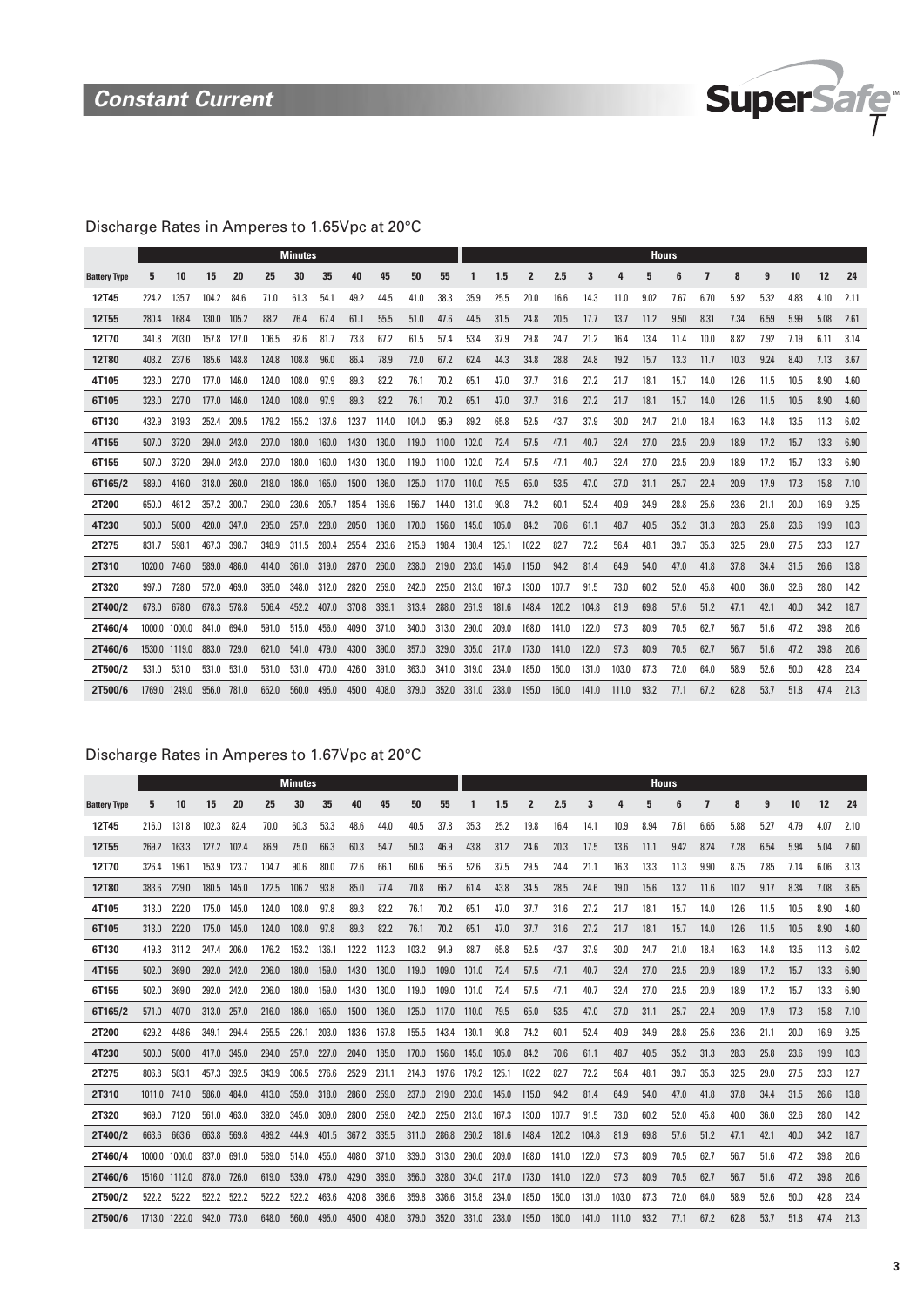# **Constant Current**

# Discharge Rates in Amperes to 1.69Vpc at 20°C

|                     |        |        |       |       |       | <b>Minutes</b> |       |       |       |       |       |       |       |                |       |       |       | <b>Hours</b> |      |      |      |      |      |      |      |
|---------------------|--------|--------|-------|-------|-------|----------------|-------|-------|-------|-------|-------|-------|-------|----------------|-------|-------|-------|--------------|------|------|------|------|------|------|------|
| <b>Battery Type</b> | 5      | 10     | 15    | 20    | 25    | 30             | 35    | 40    | 45    | 50    | 55    |       | 1.5   | $\overline{2}$ | 2.5   | 3     | 4     | 5            | ĥ    | 7    | 8    | 9    | 10   | 12   | 24   |
| 12T45               | 207.8  | 128.0  | 100.3 | 80.2  | 69.0  | 59.4           | 52.5  | 47.9  | 43.5  | 40.0  | 37.4  | 34.8  | 25.0  | 19.6           | 16.3  | 14.0  | 10.9  | 8.87         | 7.54 | 6.60 | 5.83 | 5.23 | 4.76 | 4.04 | 2.09 |
| 12T55               | 258.0  | 158.2  | 124.5 | 99.7  | 85.5  | 73.6           | 65.1  | 59.4  | 54.0  | 49.6  | 46.3  | 43.1  | 30.9  | 24.3           | 20.2  | 17.4  | 13.5  | 11.0         | 9.35 | 8.18 | 7.22 | 6.49 | 5.89 | 5.01 | 2.59 |
| 12T70               | 311.0  | 189.2  | 149.9 | 120.4 | 102.8 | 88.7           | 78.3  | 71.5  | 65.0  | 59.6  | 55.7  | 51.8  | 37.2  | 29.2           | 24.2  | 20.9  | 16.2  | 13.2         | 11.2 | 9.82 | 8.68 | 7.79 | 7.08 | 6.02 | 3.12 |
| <b>12T80</b>        | 364.0  | 220.3  | 175.4 | 141.1 | 120.2 | 103.7          | 91.6  | 83.5  | 75.9  | 69.7  | 65.1  | 60.5  | 43.4  | 34.2           | 28.3  | 24.4  | 18.9  | 15.4         | 13.1 | 11.5 | 10.1 | 9.10 | 8.27 | 7.03 | 3.64 |
| 4T105               | 302.0  | 218.0  | 173.0 | 144.0 | 123.0 | 108.0          | 97.6  | 89.2  | 82.0  | 75.8  | 70.1  | 65.1  | 47.0  | 37.7           | 31.6  | 27.2  | 21.7  | 18.1         | 15.7 | 14.0 | 12.6 | 11.5 | 10.5 | 8.90 | 4.60 |
| 6T105               | 302.0  | 218.0  | 173.0 | 144.0 | 123.0 | 108.0          | 97.6  | 89.2  | 82.0  | 75.8  | 70.1  | 65.1  | 47.0  | 37.7           | 31.6  | 27.2  | 21.7  | 18.1         | 15.7 | 14.0 | 12.6 | 11.5 | 10.5 | 8.90 | 4.60 |
| 6T130               | 405.7  | 303.2  | 242.3 | 202.4 | 173.2 | 151.2          | 134.5 | 120.7 | 110.6 | 102.4 | 93.9  | 88.2  | 65.8  | 52.5           | 43.7  | 37.9  | 30.0  | 24.7         | 21.0 | 18.4 | 16.3 | 14.8 | 13.5 | 11.3 | 6.02 |
| 4T155               | 491.0  | 364.0  | 289.0 | 240.0 | 205.0 | 179.0          | 158.0 | 142.0 | 129.0 | 118.0 | 109.0 | 101.0 | 72.2  | 57.3           | 47.0  | 40.7  | 32.4  | 27.0         | 23.5 | 20.9 | 18.9 | 17.2 | 15.7 | 13.3 | 6.90 |
| 6T155               | 491.0  | 364.0  | 289.0 | 240.0 | 205.0 | 179.0          | 158.0 | 142.0 | 129.0 | 118.0 | 109.0 | 101.0 | 72.2  | 57.3           | 47.0  | 40.7  | 32.4  | 27.0         | 23.5 | 20.9 | 18.9 | 17.2 | 15.7 | 13.3 | 6.90 |
| 6T165/2             | 552.3  | 398.3  | 309.0 | 254.3 | 214.7 | 186.0          | 165.0 | 150.0 | 136.0 | 125.0 | 117.0 | 110.0 | 79.5  | 65.0           | 53.5  | 47.0  | 37.0  | 31.1         | 25.7 | 22.4 | 20.9 | 17.9 | 17.3 | 15.0 | 7.10 |
| 2T200               | 608.4  | 435.9  | 340.9 | 288.0 | 251.0 | 221.6          | 200.3 | 181.8 | 166.0 | 154.3 | 142.8 | 129.2 | 90.8  | 74.2           | 60.1  | 52.4  | 40.9  | 34.9         | 28.8 | 25.6 | 23.6 | 21.1 | 20.0 | 16.9 | 9.25 |
| 4T230               | 500.0  | 500.0  | 413.0 | 342.0 | 292.0 | 255.0          | 226.0 | 203.0 | 185.0 | 169.0 | 156.0 | 145.0 | 104.0 | 83.9           | 70.5  | 61.1  | 48.7  | 40.5         | 35.2 | 31.3 | 28.3 | 25.8 | 23.6 | 19.9 | 10.3 |
| 2T275               | 781.9  | 568.2  | 447.3 | 386.3 | 338.9 | 301.5          | 272.9 | 250.4 | 228.6 | 212.6 | 196.7 | 178.0 | 125.1 | 102.2          | 82.7  | 72.2  | 56.4  | 48.1         | 39.7 | 35.3 | 32.5 | 29.0 | 27.5 | 23.3 | 12.7 |
| 2T310               | 999.0  | 734.0  | 581.0 | 481.0 | 410.0 | 358.0          | 317.0 | 285.0 | 259.0 | 237.0 | 218.0 | 203.0 | 144.0 | 115.0          | 94.0  | 81.4  | 64.9  | 54.0         | 47.0 | 41.8 | 37.8 | 34.4 | 31.5 | 26.6 | 13.8 |
| 2T320               | 941.7  | 695.3  | 550.3 | 457.0 | 389.3 | 341.7          | 305.7 | 278.7 | 259.0 | 242.0 | 225.0 | 213.0 | 167.3 | 130.0          | 107.7 | 91.5  | 73.0  | 60.2         | 52.0 | 45.8 | 40.0 | 36.0 | 32.6 | 28.0 | 14.2 |
| 2T400/2             | 649.2  | 649.2  | 649.3 | 560.7 | 492.0 | 437.7          | 396.1 | 363.6 | 331.9 | 308.7 | 285.5 | 258.4 | 181.6 | 148.4          | 120.2 | 104.8 | 81.9  | 69.8         | 57.6 | 51.2 | 47.1 | 42.1 | 40.0 | 34.2 | 18.7 |
| 2T460/4             | 1000.0 | 1000.0 | 830.0 | 687.0 | 586.0 | 511.0          | 453.0 | 407.0 | 369.0 | 338.0 | 312.0 | 289.0 | 209.0 | 168.0          | 141.0 | 122.0 | 97.3  | 80.9         | 70.5 | 62.7 | 56.7 | 51.6 | 47.2 | 39.8 | 20.6 |
| 2T460/6             | 1498.0 | 1102.0 | 872.0 | 721.0 | 615.0 | 537.0          | 476.0 | 427.0 | 388.0 | 355.0 | 327.0 | 304.0 | 217.0 | 172.0          | 141.0 | 122.0 | 97.3  | 80.9         | 70.5 | 62.7 | 56.7 | 51.6 | 47.2 | 39.8 | 20.6 |
| 2T500/2             | 513.4  | 513.4  | 513.4 | 513.4 | 513.4 | 513.4          | 457.2 | 415.6 | 382.2 | 356.6 | 332.2 | 312.6 | 234.0 | 185.0          | 150.0 | 131.0 | 103.0 | 87.3         | 72.0 | 64.0 | 58.9 | 52.6 | 50.0 | 42.8 | 23.4 |
| 2T500/6             | 1657.7 | 1195.3 | 927.3 | 765.0 | 644.7 | 560.0          | 495.0 | 450.0 | 408.0 | 379.0 | 352.0 | 331.0 | 238.0 | 195.0          | 160.0 | 141.0 | 111.0 | 93.2         | 77.1 | 67.2 | 62.8 | 53.7 | 51.8 | 45.0 | 21.3 |

### Discharge Rates in Amperes to 1.71Vpc at 20°C

|                     |               |       |       |       |       | <b>Minutes</b> |       |       |       |       |       |       |       |                |       |       |       | <b>Hours</b> |      |                         |      |      |      |      |      |
|---------------------|---------------|-------|-------|-------|-------|----------------|-------|-------|-------|-------|-------|-------|-------|----------------|-------|-------|-------|--------------|------|-------------------------|------|------|------|------|------|
| <b>Battery Type</b> | 5             | 10    | 15    | 20    | 25    | 30             | 35    | 40    | 45    | 50    | 55    | 1     | 1.5   | $\overline{2}$ | 2.5   | 3     | 4     | 5            | 6    | $\overline{\mathbf{z}}$ | 8    | 9    | 10   | 12   | 24   |
| 12T45               | 195.0         | 125.2 | 98.6  | 78.5  | 67.8  | 58.5           | 51.7  | 47.2  | 42.9  | 39.6  | 36.9  | 34.5  | 24.7  | 19.5           | 16.2  | 13.9  | 10.8  | 8.81         | 7.50 | 6.55                    | 5.80 | 5.20 | 4.73 | 4.02 | 2.09 |
| 12T <sub>55</sub>   | 241.6         | 154.6 | 122.2 | 97.5  | 84.0  | 72.5           | 64.1  | 58.5  | 53.2  | 49.1  | 45.8  | 42.8  | 30.7  | 24.1           | 20.0  | 17.2  | 13.3  | 10.9         | 9.29 | 8.11                    | 7.18 | 6.45 | 5.86 | 4.98 | 2.58 |
| 12T70               | 290.3         | 184.8 | 146.9 | 117.6 | 100.9 | 87.1           | 77.0  | 70.3  | 63.9  | 59.0  | 55.0  | 51.4  | 36.9  | 29.0           | 24.1  | 20.7  | 16.0  | 13.1         | 11.2 | 9.75                    | 8.63 | 7.75 | 7.04 | 5.98 | 3.11 |
| 12T80               | 339.1         | 215.0 | 171.5 | 137.8 | 117.9 | 101.8          | 90.0  | 82.1  | 74.7  | 68.9  | 64.2  | 60.0  | 43.0  | 33.8           | 28.1  | 24.2  | 18.7  | 15.3         | 13.0 | 11.4                    | 10.1 | 9.05 | 8.22 | 6.99 | 3.63 |
| 4T105               | 291.0         | 214.0 | 171.0 | 143.0 | 122.0 | 107.0          | 97.2  | 89.0  | 81.6  | 75.4  | 69.8  | 65.0  | 46.9  | 37.7           | 31.6  | 27.2  | 21.7  | 18.0         | 15.7 | 13.9                    | 12.6 | 11.4 | 10.5 | 8.90 | 4.60 |
| 6T105               | 291.0         | 214.0 | 171.0 | 143.0 | 122.0 | 107.0          | 97.2  | 89.0  | 81.6  | 75.4  | 69.8  | 65.0  | 46.9  | 37.7           | 31.6  | 27.2  | 21.7  | 18.0         | 15.7 | 13.9                    | 12.6 | 11.4 | 10.5 | 8.90 | 4.60 |
| 6T130               | 391.8         | 294.8 | 236.8 | 198.2 | 169.9 | 148.9          | 132.5 | 119.1 | 108.8 | 101.0 | 92.9  | 87.4  | 65.4  | 52.3           | 43.5  | 37.7  | 29.8  | 24.6         | 21.0 | 18.4                    | 16.3 | 14.8 | 13.5 | 11.3 | 6.02 |
| 4T155               | 476.0         | 355.0 | 284.0 | 236.0 | 202.0 | 177.0          | 157.0 | 141.0 | 128.0 | 117.0 | 108.0 | 101.0 | 71.7  | 57.0           | 46.9  | 40.7  | 32.4  | 27.0         | 23.5 | 20.9                    | 18.9 | 17.2 | 15.7 | 13.3 | 6.90 |
| 6T155               | 476.0         | 355.0 | 284.0 | 236.0 | 202.0 | 177.0          | 157.0 | 141.0 | 128.0 | 117.0 | 108.0 | 101.0 | 71.7  | 57.0           | 46.9  | 40.7  | 32.4  | 27.0         | 23.5 | 20.9                    | 18.9 | 17.2 | 15.7 | 13.3 | 6.90 |
| 6T165/2             | 531.4         | 388.6 | 303.8 | 250.4 | 212.2 | 184.8          | 163.8 | 149.0 | 135.4 | 124.6 | 117.2 | 109.8 | 79.5  | 65.0           | 53.5  | 47.0  | 37.0  | 31.1         | 25.7 | 22.4                    | 20.9 | 17.9 | 17.3 | 15.0 | 7.10 |
| 2T200               | 585.6         | 422.8 | 332.4 | 281.7 | 246.0 | 217.5          | 197.2 | 179.1 | 163.7 | 152.1 | 141.0 | 127.9 | 89.9  | 73.3           | 59.7  | 51.9  | 40.7  | 34.7         | 28.8 | 25.6                    | 23.6 | 21.1 | 20.0 | 16.9 | 9.25 |
| 4T230               | 500.0         | 500.0 | 406.0 | 338.0 | 289.0 | 253.0          | 225.0 | 202.0 | 184.0 | 168.0 | 155.0 | 144.0 | 104.0 | 83.5           | 70.3  | 61.0  | 48.6  | 40.5         | 35.2 | 31.3                    | 28.3 | 25.8 | 23.6 | 19.9 | 10.3 |
| 2T275               | 751.7         | 549.5 | 434.9 | 376.3 | 331.4 | 295.3          | 267.9 | 246.7 | 225.5 | 209.5 | 194.2 | 176.2 | 123.9 | 101.0          | 82.2  | 71.6  | 56.1  | 47.8         | 39.7 | 35.3                    | 32.5 | 29.0 | 27.5 | 23.3 | 12.7 |
| 2T310               | 972.0         | 719.0 | 571.0 | 474.0 | 405.0 | 354.0          | 314.0 | 282.0 | 257.0 | 235.0 | 217.0 | 201.0 | 143.0 | 114.0          | 93.8  | 81.3  | 64.8  | 53.9         | 46.9 | 41.8                    | 37.8 | 34.3 | 31.4 | 26.5 | 13.8 |
| 2T320               | 910.2         | 676.4 | 538.6 | 449.0 | 384.4 | 337.6          | 302.2 | 276.4 | 258.0 | 241.4 | 224.9 | 212.8 | 166.9 | 130.0          | 107.6 | 91.5  | 73.0  | 60.2         | 52.0 | 45.8                    | 40.0 | 36.0 | 32.6 | 28.0 | 14.2 |
| 2T400/2             | 660.2         | 660.1 | 631.2 | 546.2 | 481.1 | 428.7          | 388.9 | 358.1 | 327.4 | 304.2 | 282.0 | 255.8 | 179.8 | 146.7          | 119.3 | 103.9 | 81.4  | 69.4         | 57.6 | 51.2                    | 47.1 | 42.1 | 40.0 | 34.2 | 18.7 |
| 2T460/4             | 1000.0 1000.0 |       | 819.0 | 679.0 | 581.0 | 507.0          | 450.0 | 405.0 | 368.0 | 337.0 | 311.0 | 288.0 | 208.0 | 167.0          | 141.0 | 122.0 | 97.2  | 80.9         | 70.4 | 62.6                    | 56.6 | 51.5 | 47.1 | 39.8 | 20.6 |
| 2T460/6             | 1459.0 1079.0 |       | 857.0 | 711.0 | 608.0 | 531.0          | 471.0 | 424.0 | 385.0 | 353.0 | 325.0 | 302.0 | 215.0 | 171.0          | 141.0 | 122.0 | 97.2  | 80.9         | 70.4 | 62.6                    | 56.6 | 51.5 | 47.1 | 39.8 | 20.6 |
| 2T500/2             | 503.4         | 503.4 | 503.4 | 503.4 | 503.4 | 503.4          | 449.6 | 409.6 | 377.8 | 352.8 | 329.0 | 309.8 | 233.4 | 183.0          | 149.0 | 129.8 | 102.4 | 86.8         | 72.0 | 64.0                    | 58.9 | 52.6 | 50.0 | 42.8 | 23.4 |
| 2T500/6             | 1597.0 1165.6 |       | 910.8 | 752.6 | 637.8 | 556.0          | 491.6 | 446.8 | 406.6 | 377.6 | 351.2 | 330.0 | 238.0 | 194.8          | 160.0 | 141.0 | 110.0 | 93.2         | 77.1 | 67.2                    | 62.8 | 53.7 | 51.8 | 45.0 | 21.3 |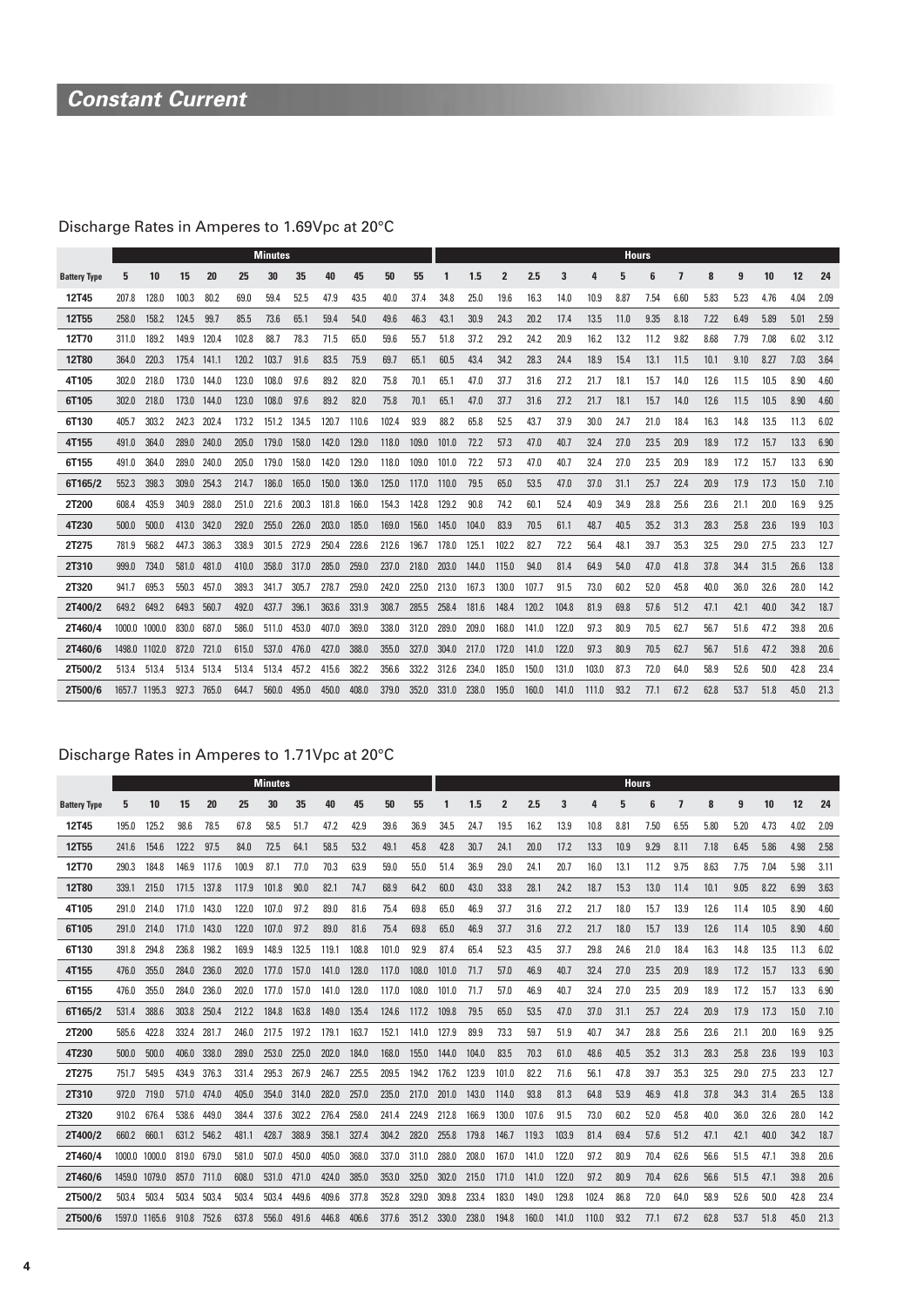

### Discharge Rates in Amperes to 1.73Vpc at 20°C

|                     |        |               |       |       |       | <b>Minutes</b> |       |       |       |       |       |       |       |                |       |       |       |      | <b>Hours</b> |      |      |      |      |      |      |
|---------------------|--------|---------------|-------|-------|-------|----------------|-------|-------|-------|-------|-------|-------|-------|----------------|-------|-------|-------|------|--------------|------|------|------|------|------|------|
| <b>Battery Type</b> | 5      | 10            | 15    | 20    | 25    | 30             | 35    | 40    | 45    | 50    | 55    |       | 1.5   | $\overline{2}$ | 2.5   | 3     |       | 5    |              | 7    | 8    | 9    | 10   | 12   | 24   |
| 12T45               | 177.5  | 123.3         | 97.2  | 77.2  | 66.5  | 57.8           | 51.1  | 46.4  | 42.3  | 39.4  | 36.5  | 34.5  | 24.6  | 19.3           | 16.1  | 13.8  | 10.7  | 8.78 | 7.47         | 6.49 | 5.77 | 5.18 | 4.71 | 4.00 | 2.08 |
| <b>12T55</b>        | 220.0  | 152.5         | 120.4 | 95.8  | 82.4  | 71.6           | 63.3  | 57.5  | 52.4  | 48.8  | 45.3  | 42.8  | 30.4  | 23.9           | 19.9  | 17.1  | 13.2  | 10.9 | 9.25         | 8.05 | 7.15 | 6.42 | 5.84 | 4.96 | 2.57 |
| 12T70               | 264.4  | 182.8         | 144.7 | 115.3 | 99.0  | 86.0           | 76.1  | 69.0  | 63.0  | 58.7  | 54.4  | 51.4  | 36.6  | 28.7           | 23.9  | 20.6  | 15.9  | 13.1 | 11.1         | 9.67 | 8.60 | 7.72 | 7.01 | 5.96 | 3.09 |
| <b>12T80</b>        | 308.7  | 213.1         | 169.0 | 134.9 | 115.6 | 100.5          | 88.9  | 80.6  | 73.6  | 68.5  | 63.5  | 60.0  | 42.7  | 33.5           | 28.0  | 24.0  | 18.6  | 15.3 | 13.0         | 11.3 | 10.0 | 9.01 | 8.19 | 6.96 | 3.61 |
| 4T105               | 280.0  | 209.0         | 168.0 | 141.0 | 121.0 | 106.0          | 96.7  | 88.6  | 81.2  | 74.9  | 69.5  | 64.8  | 46.8  | 37.7           | 31.5  | 27.1  | 21.7  | 18.0 | 15.6         | 13.9 | 12.6 | 11.4 | 10.5 | 8.80 | 4.60 |
| 6T105               | 280.0  | 209.0         | 168.0 | 141.0 | 121.0 | 106.0          | 96.7  | 88.6  | 81.2  | 74.9  | 69.5  | 64.8  | 46.8  | 37.7           | 31.5  | 27.1  | 21.7  | 18.0 | 15.6         | 13.9 | 12.6 | 11.4 | 10.5 | 8.80 | 4.60 |
| 6T130               | 377.6  | 286.3         | 230.7 | 193.1 | 166.3 | 146.4          | 130.0 | 117.6 | 106.8 | 99.1  | 91.9  | 86.4  | 64.7  | 51.9           | 43.2  | 37.4  | 29.6  | 24.3 | 21.0         | 18.4 | 16.3 | 14.8 | 13.5 | 11.3 | 6.02 |
| 4T155               | 455.0  | 344.0         | 276.0 | 231.0 | 198.0 | 173.0          | 154.0 | 139.0 | 126.0 | 116.0 | 107.0 | 99.5  | 71.1  | 56.6           | 46.8  | 40.6  | 32.4  | 27.0 | 23.4         | 20.9 | 18.9 | 17.1 | 15.7 | 13.2 | 6.90 |
| 6T155               | 455.0  | 344.0         | 276.0 | 231.0 | 198.0 | 173.0          | 154.0 | 139.0 | 126.0 | 116.0 | 107.0 | 99.5  | 71.1  | 56.6           | 46.8  | 40.6  | 32.4  | 27.0 | 23.4         | 20.9 | 18.9 | 17.1 | 15.7 | 13.2 | 6.90 |
| 6T165/2             | 508.2  | 377.8         | 297.4 | 245.2 | 208.6 | 182.4          | 161.4 | 147.0 | 134.2 | 123.8 | 117.6 | 109.4 | 79.5  | 65.0           | 53.5  | 47.0  | 37.0  | 31.1 | 25.7         | 22.4 | 20.9 | 17.9 | 17.3 | 15.0 | 7.10 |
| 2T200               | 560.7  | 409.2         | 323.3 | 275.4 | 240.6 | 213.9          | 193.5 | 175.4 | 161.0 | 148.8 | 138.1 | 126.1 | 88.1  | 71.6           | 58.8  | 51.1  | 40.2  | 34.3 | 28.8         | 25.6 | 23.6 | 21.1 | 20.0 | 16.9 | 9.25 |
| 4T230               | 500.0  | 496.0         | 398.0 | 333.0 | 286.0 | 250.0          | 223.0 | 201.0 | 182.0 | 167.0 | 155.0 | 144.0 | 104.0 | 83.2           | 70.1  | 60.9  | 48.5  | 40.4 | 35.1         | 31.3 | 28.3 | 25.7 | 23.5 | 19.9 | 10.3 |
| 2T275               | 716.1  | 527.1         | 419.9 | 362.6 | 321.5 | 287.8          | 261.7 | 241.7 | 221.8 | 205.0 | 190.2 | 173.8 | 121.4 | 98.6           | 81.0  | 70.4  | 55.5  | 47.2 | 39.7         | 35.3 | 32.5 | 29.0 | 27.5 | 23.3 | 12.7 |
| 2T310               | 934.0  | 697.0         | 556.0 | 464.0 | 397.0 | 348.0          | 309.0 | 278.0 | 253.0 | 232.0 | 214.0 | 199.0 | 142.0 | 113.0          | 93.5  | 81.2  | 64.7  | 53.9 | 46.8         | 41.7 | 37.7 | 34.3 | 31.4 | 26.5 | 13.7 |
| 2T320               | 874.6  | 655.2         | 525.8 | 439.0 | 377.2 | 332.8          | 298.6 | 273.2 | 256.0 | 240.3 | 224.6 | 212.4 | 166.2 | 130.0          | 107.5 | 91.5  | 73.0  | 60.2 | 52.0         | 45.8 | 40.0 | 36.0 | 32.6 | 28.0 | 14.2 |
| 2T400/2             | 696.6  | 696.3         | 609.5 | 526.3 | 466.7 | 417.8          | 379.8 | 350.9 | 322.0 | 297.6 | 276.1 | 252.3 | 176.3 | 143.2          | 117.6 | 102.1 | 80.5  | 68.5 | 57.6         | 51.2 | 47.1 | 42.1 | 40.0 | 34.2 | 18.7 |
| 2T460/4             | 1000.0 | 1000.0        | 803.0 | 669.0 | 573.0 | 502.0          | 446.0 | 402.0 | 365.0 | 335.0 | 309.0 | 287.0 | 207.0 | 166.0          | 140.0 | 122.0 | 97.1  | 80.9 | 70.3         | 62.6 | 56.6 | 51.4 | 47.0 | 39.7 | 20.6 |
| 2T460/6             | 1401.0 | 1045.0        | 835.0 | 695.0 | 596.0 | 522.0          | 464.0 | 418.0 | 380.0 | 348.0 | 322.0 | 299.0 | 213.0 | 170.0          | 140.0 | 122.0 | 97.1  | 80.9 | 70.3         | 62.6 | 56.6 | 51.4 | 47.0 | 39.7 | 20.6 |
| 2T500/2             | 492.2  | 492.2         | 492.2 | 492.2 | 492.2 | 492.2          | 440.8 | 402.8 | 373.4 | 348.4 | 327.0 | 307.4 | 232.2 | 179.0          | 147.0 | 127.4 | 101.2 | 85.7 | 72.0         | 64.0 | 58.9 | 52.6 | 50.0 | 42.8 | 23.4 |
| 2T500/6             |        | 1531.0 1132.8 | 892.4 | 735.8 | 627.4 | 548.0          | 484.8 | 440.4 | 403.8 | 374.8 | 349.6 | 328.0 | 238.0 | 194.4          | 160.0 | 141.0 | 110.0 | 93.2 | 77.1         | 67.2 | 61.0 | 54.0 | 51.8 | 45.0 | 21.3 |

### Discharge Rates in Amperes to 1.75Vpc at 20°C

|                     |        |               |       |       |       | <b>Minutes</b> |       |       |       |       |       |       |       |                |       |       |       |      | <b>Hours</b> |                |      |      |      |      |      |
|---------------------|--------|---------------|-------|-------|-------|----------------|-------|-------|-------|-------|-------|-------|-------|----------------|-------|-------|-------|------|--------------|----------------|------|------|------|------|------|
| <b>Battery Type</b> | 5      | 10            | 15    | 20    | 25    | 30             | 35    | 40    | 45    | 50    | 55    |       | 1.5   | $\overline{2}$ | 2.5   | 3     | 4     | 5    | 6            | $\overline{ }$ | 8    | 9    | 10   | 12   | 24   |
| 12T45               | 160.1  | 121.4         | 95.7  | 75.9  | 65.7  | 57.0           | 50.5  | 45.5  | 41.7  | 39.2  | 36.1  | 34.5  | 24.4  | 19.1           | 16.0  | 13.7  | 10.6  | 8.74 | 7.44         | 6.44           | 5.75 | 5.16 | 4.69 | 3.99 | 2.07 |
| 12T55               | 198.4  | 150.5         | 118.6 | 94.1  | 80.7  | 70.7           | 62.5  | 56.4  | 51.7  | 48.6  | 44.8  | 42.8  | 30.2  | 23.7           | 19.8  | 17.0  | 13.1  | 10.8 | 9.22         | 7.98           | 7.13 | 6.40 | 5.81 | 4.94 | 2.57 |
| 12T70               | 238.4  | 180.8         | 142.5 | 113.0 | 97.0  | 84.9           | 75.2  | 67.8  | 62.1  | 58.4  | 53.8  | 51.4  | 36.3  | 28.4           | 23.8  | 20.4  | 15.8  | 13.0 | 11.1         | 9.59           | 8.56 | 7.69 | 6.99 | 5.94 | 3.08 |
| <b>12T80</b>        | 278.4  | 211.2         | 166.4 | 132.0 | 113.3 | 99.2           | 87.8  | 79.2  | 72.5  | 68.2  | 62.8  | 60.0  | 42.4  | 33.2           | 27.8  | 23.9  | 18.4  | 15.2 | 12.9         | 11.2           | 10.0 | 8.98 | 8.16 | 6.93 | 3.60 |
| 4T105               | 269.0  | 204.0         | 165.0 | 139.0 | 120.0 | 106.0          | 96.1  | 88.1  | 80.6  | 74.3  | 69.0  | 64.5  | 46.7  | 37.5           | 31.5  | 27.1  | 21.6  | 18.0 | 15.6         | 13.9           | 12.5 | 11.4 | 10.4 | 8.80 | 4.60 |
| 6T105               | 269.0  | 204.0         | 165.0 | 139.0 | 120.0 | 106.0          | 96.1  | 88.1  | 80.6  | 74.3  | 69.0  | 64.5  | 46.7  | 37.5           | 31.5  | 27.1  | 21.6  | 18.0 | 15.6         | 13.9           | 12.5 | 11.4 | 10.4 | 8.80 | 4.60 |
| 6T130               | 363.5  | 277.7         | 224.7 | 188.1 | 162.8 | 143.9          | 127.5 | 116.1 | 104.8 | 97.2  | 90.9  | 85.4  | 64.0  | 51.5           | 42.8  | 37.1  | 29.4  | 24.1 | 21.0         | 18.4           | 16.3 | 14.8 | 13.5 | 11.3 | 6.02 |
| 4T155               | 427.0  | 327.0         | 265.0 | 223.0 | 193.0 | 169.0          | 151.0 | 136.0 | 124.0 | 114.0 | 106.0 | 98.2  | 70.5  | 56.1           | 46.6  | 40.5  | 32.3  | 26.9 | 23.4         | 20.8           | 18.8 | 17.1 | 15.6 | 13.2 | 6.80 |
| 6T155               | 427.0  | 327.0         | 265.0 | 223.0 | 193.0 | 169.0          | 151.0 | 136.0 | 124.0 | 114.0 | 106.0 | 98.2  | 70.5  | 56.1           | 46.6  | 40.5  | 32.3  | 26.9 | 23.4         | 20.8           | 18.8 | 17.1 | 15.6 | 13.2 | 6.80 |
| 6T165/2             | 485.0  | 367.0         | 291.0 | 240.0 | 205.0 | 180.0          | 159.0 | 145.0 | 133.0 | 123.0 | 118.0 | 109.0 | 79.5  | 65.0           | 53.5  | 47.0  | 37.0  | 31.1 | 25.7         | 22.4           | 20.9 | 17.9 | 17.3 | 15.8 | 7.10 |
| 2T200               | 535.8  | 395.7         | 314.3 | 269.0 | 235.1 | 210.3          | 189.9 | 171.8 | 158.3 | 145.5 | 135.2 | 124.4 | 86.3  | 69.8           | 58.0  | 50.2  | 39.8  | 33.8 | 28.8         | 25.6           | 23.6 | 21.1 | 20.0 | 16.9 | 9.25 |
| 4T230               | 500.0  | 475.0         | 385.0 | 324.0 | 280.0 | 246.0          | 219.0 | 198.0 | 180.0 | 166.0 | 153.0 | 143.0 | 103.0 | 82.8           | 69.9  | 60.8  | 48.5  | 40.3 | 35.0         | 31.2           | 28.2 | 25.6 | 23.4 | 19.8 | 10.3 |
| 2T275               | 680.6  | 504.6         | 405.0 | 348.9 | 311.5 | 280.4          | 255.4 | 236.7 | 218.1 | 200.5 | 186.2 | 171.4 | 119.0 | 96.2           | 79.9  | 69.2  | 54.9  | 46.6 | 39.7         | 35.3           | 32.5 | 29.0 | 27.5 | 23.3 | 12.7 |
| 2T310               | 889.0  | 670.0         | 539.0 | 451.0 | 388.0 | 340.0          | 303.0 | 274.0 | 249.0 | 229.0 | 211.0 | 197.0 | 141.0 | 112.0          | 93.1  | 81.0  | 64.6  | 53.7 | 46.7         | 41.6           | 37.6 | 34.1 | 31.2 | 26.4 | 13.7 |
| 2T320               | 839.0  | 634.0         | 513.0 | 429.0 | 370.0 | 328.0          | 295.0 | 270.0 | 254.0 | 239.2 | 224.3 | 212.0 | 165.5 | 130.0          | 107.4 | 91.5  | 73.0  | 60.2 | 52.0         | 45.8           | 40.0 | 36.0 | 32.6 | 28.0 | 14.2 |
| 2T400/2             | 733.0  | 732.5         | 587.8 | 506.4 | 452.2 | 407.0          | 370.8 | 343.7 | 316.5 | 291.0 | 270.3 | 248.8 | 172.7 | 139.7          | 115.9 | 100.4 | 79.6  | 67.7 | 57.6         | 51.2           | 47.1 | 42.1 | 40.0 | 34.2 | 18.7 |
| 2T460/4             | 1000.0 | 973.0         | 782.0 | 654.0 | 563.0 | 494.0          | 440.0 | 397.0 | 362.0 | 332.0 | 307.0 | 285.0 | 206.0 | 166.0          | 140.0 | 122.0 | 96.9  | 80.6 | 70.1         | 62.4           | 56.4 | 51.2 | 46.9 | 39.6 | 20.5 |
| 2T460/6             | 1333.0 | 1005.0        | 808.0 | 676.0 | 582.0 | 510.0          | 455.0 | 410.0 | 374.0 | 343.0 | 317.0 | 295.0 | 211.0 | 168.0          | 140.0 | 122.0 | 96.9  | 80.6 | 70.1         | 62.4           | 56.4 | 51.2 | 46.9 | 39.6 | 20.5 |
| 2T500/2             | 481.0  | 481.0         | 481.0 | 481.0 | 481.0 | 481.0          | 432.0 | 396.0 | 369.0 | 344.0 | 325.0 | 305.0 | 231.0 | 175.0          | 145.0 | 125.0 | 100.0 | 84.6 | 72.0         | 64.0           | 58.9 | 52.6 | 50.0 | 42.8 | 23.4 |
| 2T500/6             |        | 1465.0 1100.0 | 874.0 | 719.0 | 617.0 | 540.0          | 478.0 | 434.0 | 401.0 | 372.0 | 348.0 | 326.0 | 238.0 | 194.0          | 160.0 | 141.0 | 111.0 | 93.2 | 77.1         | 67.2           | 62.8 | 53.7 | 51.8 | 47.4 | 21.3 |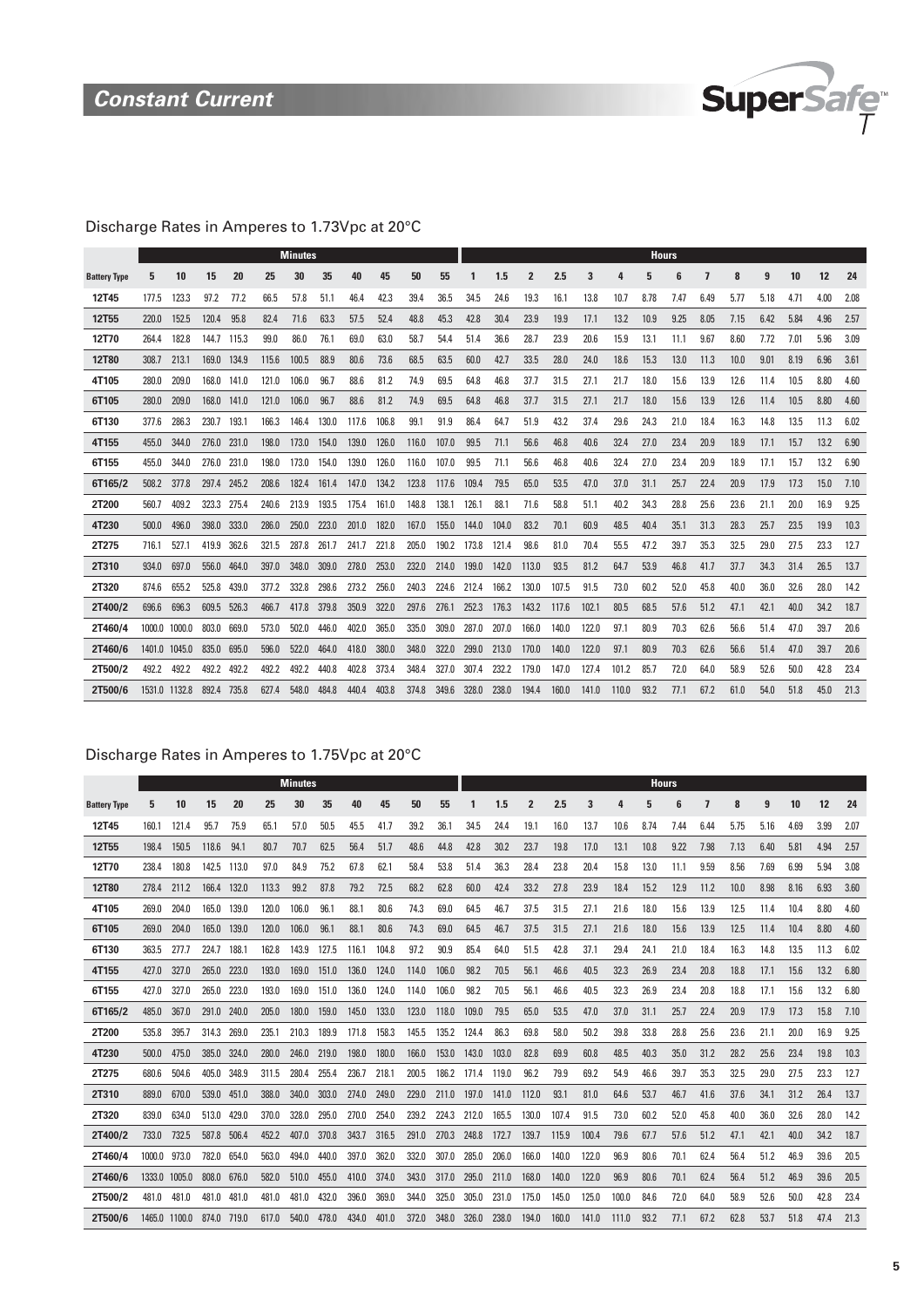# **Constant Current**

# Discharge Rates in Amperes to 1.80Vpc at 20°C

|                     |        |       |       |       |       | <b>Minutes</b> |       |       |       |       |       |       |       |                |       |       |       | <b>Hours</b> |      |      |      |      |      |      |      |
|---------------------|--------|-------|-------|-------|-------|----------------|-------|-------|-------|-------|-------|-------|-------|----------------|-------|-------|-------|--------------|------|------|------|------|------|------|------|
| <b>Battery Type</b> | 5      | 10    | 15    | 20    | 25    | 30             | 35    | 40    | 45    | 50    | 55    |       | 1.5   | $\overline{2}$ | 2.5   | 3     | 4     | 5            | ĥ    | 7    | 8    | 9    | 10   | 12   | 24   |
| 12T45               | 143.5  | 111.5 | 85.6  | 71.8  | 60.7  | 53.4           | 48.1  | 43.5  | 39.9  | 37.0  | 34.5  | 32.7  | 23.6  | 18.4           | 15.3  | 13.2  | 10.2  | 8.37         | 7.17 | 6.24 | 5.58 | 5.01 | 4.55 | 3.87 | 2.05 |
| 12T <sub>55</sub>   | 177.8  | 136.8 | 106.0 | 88.9  | 75.2  | 66.1           | 59.6  | 53.9  | 49.4  | 45.8  | 42.6  | 40.5  | 29.3  | 22.8           | 18.9  | 16.3  | 12.7  | 10.4         | 8.88 | 7.74 | 6.91 | 6.21 | 5.64 | 4.80 | 2.54 |
| 12T70               | 213.7  | 162.0 | 127.4 | 106.9 | 90.4  | 79.5           | 71.6  | 64.7  | 59.4  | 55.1  | 51.0  | 48.6  | 35.2  | 27.4           | 22.7  | 19.6  | 15.2  | 12.5         | 10.7 | 9.30 | 8.31 | 7.46 | 6.78 | 5.77 | 3.05 |
| 12T80               | 249.6  | 187.2 | 148.8 | 124.8 | 105.6 | 92.8           | 83.7  | 75.6  | 69.3  | 64.3  | 59.3  | 56.8  | 41.1  | 32.0           | 26.6  | 22.9  | 17.8  | 14.6         | 12.5 | 10.9 | 9.70 | 8.71 | 7.92 | 6.73 | 3.57 |
| 4T105               | 241.0  | 189.0 | 156.0 | 133.0 | 115.0 | 102.0          | 93.2  | 85.8  | 78.7  | 72.7  | 67.4  | 62.8  | 45.6  | 36.9           | 31.0  | 26.7  | 21.2  | 17.7         | 15.4 | 13.7 | 12.4 | 11.2 | 10.3 | 8.70 | 4.50 |
| 6T105               | 241.0  | 189.0 | 156.0 | 133.0 | 115.0 | 102.0          | 93.2  | 85.8  | 78.7  | 72.7  | 67.4  | 62.8  | 45.6  | 36.9           | 31.0  | 26.7  | 21.2  | 17.7         | 15.4 | 13.7 | 12.4 | 11.2 | 10.3 | 8.70 | 4.50 |
| 6T130               | 325.6  | 252.4 | 207.0 | 175.4 | 151.5 | 133.8          | 118.6 | 109.8 | 99.7  | 92.1  | 85.8  | 81.6  | 61.2  | 49.1           | 41.4  | 35.9  | 28.5  | 23.8         | 20.4 | 17.9 | 16.0 | 14.5 | 13.2 | 11.3 | 5.95 |
| 4T155               | 343.0  | 276.0 | 232.0 | 200.0 | 175.0 | 155.0          | 140.0 | 127.0 | 117.0 | 108.0 | 101.0 | 94.0  | 67.8  | 54.7           | 46.0  | 40.0  | 31.8  | 26.5         | 23.1 | 20.5 | 18.5 | 16.8 | 15.4 | 13.0 | 6.70 |
| 6T155               | 343.0  | 276.0 | 232.0 | 200.0 | 175.0 | 155.0          | 140.0 | 127.0 | 117.0 | 108.0 | 101.0 | 94.0  | 67.8  | 54.7           | 46.0  | 40.0  | 31.8  | 26.5         | 23.1 | 20.5 | 18.5 | 16.8 | 15.4 | 13.0 | 6.70 |
| 6T165/2             | 413.0  | 324.0 | 265.0 | 222.0 | 193.0 | 171.0          | 153.0 | 140.0 | 130.0 | 122.0 | 115.0 | 107.0 | 77.0  | 63.7           | 52.0  | 46.3  | 37.0  | 31.1         | 25.2 | 22.0 | 20.9 | 17.6 | 17.3 | 15.8 | 7.05 |
| 2T200               | 455.6  | 343.7 | 278.1 | 241.9 | 212.5 | 189.9          | 174.1 | 158.3 | 144.7 | 135.7 | 124.4 | 117.0 | 83.8  | 68.6           | 56.7  | 49.5  | 39.3  | 33.8         | 28.7 | 25.5 | 23.6 | 21.1 | 20.0 | 17.2 | 9.08 |
| 4T230               | 500.0  | 407.0 | 342.0 | 295.0 | 257.0 | 228.0          | 206.0 | 188.0 | 172.0 | 159.0 | 148.0 | 139.0 | 100.0 | 81.3           | 69.0  | 60.0  | 47.7  | 39.8         | 34.6 | 30.8 | 27.8 | 25.2 | 23.1 | 19.5 | 10.1 |
| 2T275               | 581.0  | 439.2 | 355.1 | 311.5 | 277.2 | 249.2          | 230.5 | 218.1 | 199.4 | 186.9 | 171.3 | 161.2 | 115.5 | 94.6           | 78.1  | 68.2  | 54.1  | 46.5         | 39.5 | 35.1 | 32.6 | 29.1 | 27.5 | 23.4 | 12.5 |
| 2T310               | 719.0  | 569.0 | 473.0 | 405.0 | 353.0 | 312.0          | 281.0 | 256.0 | 235.0 | 217.0 | 202.0 | 188.0 | 136.0 | 109.0          | 92.0  | 80.0  | 63.6  | 53.0         | 46.2 | 41.1 | 37.0 | 33.6 | 30.8 | 26.0 | 13.5 |
| 2T320               | 737.0  | 569.0 | 469.0 | 397.0 | 345.0 | 306.0          | 282.0 | 259.0 | 243.0 | 228.6 | 214.9 | 204.0 | 156.5 | 126.0          | 104.6 | 89.6  | 71.4  | 59.2         | 52.0 | 44.8 | 39.4 | 35.2 | 32.0 | 26.8 | 14.1 |
| 2T400/2             | 843.3  | 637.6 | 515.5 | 452.2 | 402.4 | 361.7          | 334.6 | 316.5 | 289.4 | 271.3 | 248.7 | 234.0 | 167.6 | 137.3          | 113.3 | 99.0  | 78.5  | 67.5         | 57.4 | 50.9 | 47.3 | 42.3 | 40.0 | 33.9 | 18.2 |
| 2T460/4             | 1000.0 | 839.0 | 697.0 | 597.0 | 520.0 | 461.0          | 415.0 | 377.0 | 346.0 | 320.0 | 297.0 | 278.0 | 201.0 | 163.0          | 138.0 | 120.0 | 95.3  | 79.6         | 69.2 | 61.6 | 55.6 | 50.4 | 46.2 | 39.0 | 20.2 |
| 2T460/6             | 1078.0 | 853.0 | 709.0 | 607.0 | 529.0 | 469.0          | 422.0 | 384.0 | 352.0 | 325.0 | 302.0 | 283.0 | 203.0 | 164.0          | 138.0 | 120.0 | 95.3  | 79.6         | 69.2 | 61.6 | 55.6 | 50.4 | 46.2 | 39.0 | 20.2 |
| 2T500/2             | 440.0  | 440.0 | 440.0 | 440.0 | 440.0 | 440.0          | 402.0 | 369.0 | 344.0 | 322.0 | 305.0 | 289.0 | 217.0 | 171.0          | 141.0 | 124.0 | 99.0  | 84.4         | 71.8 | 63.6 | 59.0 | 52.9 | 50.0 | 42.4 | 22.8 |
| 2T500/6             | 1239.0 | 972.0 | 797.0 | 668.0 | 581.0 | 514.0          | 460.0 | 421.0 | 397.0 | 368.0 | 345.0 | 321.0 | 231.0 | 191.0          | 156.0 | 139.0 | 111.0 | 93.2         | 75.6 | 66.0 | 62.8 | 52.8 | 51.8 | 47.4 | 21.2 |

### Discharge Rates in Amperes to 1.85Vpc at 20°C

|                     |        |       |       |       |       | <b>Minutes</b> |       |       |       |       |       |       |       |                |       |       |       | <b>Hours</b> |      |      |      |      |      |      |      |
|---------------------|--------|-------|-------|-------|-------|----------------|-------|-------|-------|-------|-------|-------|-------|----------------|-------|-------|-------|--------------|------|------|------|------|------|------|------|
| <b>Battery Type</b> | 5      | 10    | 15    | 20    | 25    | 30             | 35    | 40    | 45    | 50    | 55    | 1     | 1.5   | $\overline{2}$ | 2.5   | 3     | 4     | 5            | 6    | 7    | 8    | 9    | 10   | 12   | 24   |
| 12T45               | 132.5  | 99.4  | 77.3  | 63.5  | 54.1  | 47.8           | 43.4  | 39.3  | 36.8  | 34.2  | 31.6  | 29.9  | 21.8  | 17.5           | 14.4  | 12.2  | 9.43  | 7.77         | 6.67 | 5.78 | 5.18 | 4.65 | 4.23 | 3.60 | 1.90 |
| <b>12T55</b>        | 164.2  | 123.1 | 95.8  | 78.7  | 67.0  | 59.3           | 53.7  | 48.7  | 45.6  | 42.4  | 39.2  | 37.1  | 27.0  | 21.7           | 17.8  | 15.1  | 11.7  | 9.63         | 8.27 | 7.17 | 6.41 | 5.76 | 5.24 | 4.47 | 2.35 |
| 12T70               | 197.3  | 148.0 | 115.1 | 94.5  | 80.6  | 71.2           | 64.6  | 58.6  | 54.8  | 51.0  | 47.1  | 44.5  | 32.4  | 26.0           | 21.4  | 18.2  | 14.0  | 11.6         | 9.93 | 8.61 | 7.71 | 6.93 | 6.30 | 5.37 | 2.83 |
| <b>12T80</b>        | 230.4  | 172.8 | 134.4 | 110.4 | 94.1  | 83.2           | 75.4  | 68.4  | 64.0  | 59.5  | 55.0  | 52.0  | 37.9  | 30.4           | 25.0  | 21.2  | 16.4  | 13.5         | 11.6 | 10.1 | 9.00 | 8.09 | 7.36 | 6.27 | 3.30 |
| 4T105               | 211.0  | 171.0 | 142.0 | 123.0 | 107.0 | 95.0           | 87.3  | 80.8  | 74.4  | 68.9  | 64.1  | 59.9  | 44.2  | 35.8           | 29.8  | 25.6  | 20.5  | 17.2         | 14.9 | 13.4 | 12.0 | 10.9 | 10.0 | 8.50 | 4.40 |
| 6T105               | 211.0  | 171.0 | 142.0 | 123.0 | 107.0 | 95.0           | 87.3  | 80.8  | 74.4  | 68.9  | 64.1  | 59.9  | 44.2  | 35.8           | 29.8  | 25.6  | 20.5  | 17.2         | 14.9 | 13.4 | 12.0 | 10.9 | 10.0 | 8.50 | 4.40 |
| 6T130               | 276.4  | 218.3 | 181.7 | 155.2 | 135.0 | 119.9          | 107.3 | 98.4  | 90.9  | 84.6  | 78.3  | 75.2  | 57.4  | 46.3           | 39.3  | 33.9  | 26.9  | 22.4         | 19.3 | 17.0 | 15.2 | 13.7 | 12.5 | 10.7 | 5.66 |
| 4T155               | 276.0  | 227.0 | 198.0 | 176.0 | 154.0 | 138.0          | 126.0 | 116.0 | 107.0 | 98.9  | 92.6  | 87.0  | 64.3  | 52.1           | 44.2  | 38.5  | 30.7  | 25.7         | 22.5 | 20.0 | 18.0 | 16.4 | 15.0 | 12.6 | 6.50 |
| 6T155               | 276.0  | 227.0 | 198.0 | 176.0 | 154.0 | 138.0          | 126.0 | 116.0 | 107.0 | 98.9  | 92.6  | 87.0  | 64.3  | 52.1           | 44.2  | 38.5  | 30.7  | 25.7         | 22.5 | 20.0 | 18.0 | 16.4 | 15.0 | 12.6 | 6.50 |
| 6T165/2             | 342.0  | 282.0 | 240.0 | 205.0 | 179.0 | 159.0          | 145.0 | 131.0 | 123.0 | 115.0 | 108.0 | 100.0 | 71.5  | 60.7           | 50.0  | 44.7  | 35.0  | 29.4         | 24.1 | 21.1 | 19.6 | 16.8 | 16.2 | 14.8 | 6.70 |
| 2T200               | 371.9  | 288.3 | 237.4 | 208.0 | 187.7 | 167.3          | 153.7 | 142.4 | 131.1 | 122.1 | 113.0 | 103.5 | 75.6  | 63.0           | 51.9  | 46.1  | 36.4  | 31.5         | 26.7 | 23.7 | 21.8 | 19.4 | 18.2 | 15.8 | 8.53 |
| 4T230               | 414.0  | 340.0 | 296.0 | 263.0 | 231.0 | 207.0          | 189.0 | 173.0 | 160.0 | 148.0 | 139.0 | 131.0 | 96.4  | 78.2           | 66.3  | 57.7  | 46.0  | 38.6         | 33.7 | 30.0 | 27.0 | 24.5 | 22.5 | 18.9 | 9.80 |
| 2T275               | 495.3  | 380.0 | 311.5 | 274.1 | 246.1 | 224.3          | 205.6 | 196.2 | 180.7 | 168.2 | 155.8 | 142.6 | 104.1 | 86.8           | 71.4  | 63.6  | 50.1  | 43.4         | 36.9 | 32.6 | 30.1 | 26.7 | 25.1 | 21.7 | 11.7 |
| 2T310               | 572.0  | 466.0 | 403.0 | 356.0 | 312.0 | 278.0          | 253.0 | 233.0 | 214.0 | 199.0 | 186.0 | 175.0 | 129.0 | 104.0          | 88.4  | 76.9  | 61.3  | 51.5         | 44.9 | 40.0 | 36.1 | 32.7 | 30.0 | 25.2 | 13.1 |
| 2T320               | 634.0  | 510.0 | 422.0 | 358.0 | 311.0 | 279.0          | 257.0 | 238.0 | 223.0 | 209.2 | 199.5 | 189.0 | 142.7 | 118.0          | 98.9  | 86.1  | 68.2  | 56.3         | 49.5 | 44.0 | 37.8 | 33.5 | 30.7 | 26.2 | 13.4 |
| 2T400/2             | 719.0  | 551.7 | 452.2 | 397.9 | 357.2 | 325.6          | 298.4 | 284.9 | 262.3 | 244.2 | 226.1 | 207.0 | 151.1 | 126.0          | 103.6 | 92.3  | 72.7  | 63.0         | 53.5 | 47.3 | 43.7 | 38.8 | 36.5 | 31.5 | 17.1 |
| 2T460/4             | 858.0  | 700.0 | 605.0 | 534.0 | 468.0 | 417.0          | 380.0 | 349.0 | 322.0 | 298.0 | 279.0 | 262.0 | 193.0 | 156.0          | 133.0 | 115.0 | 92.0  | 77.2         | 67.4 | 60.0 | 54.1 | 49.1 | 45.0 | 37.9 | 19.6 |
| 2T460/6             | 858.0  | 700.0 | 605.0 | 534.0 | 468.0 | 417.0          | 380.0 | 349.0 | 322.0 | 298.0 | 279.0 | 262.0 | 193.0 | 156.0          | 133.0 | 115.0 | 92.0  | 77.2         | 67.4 | 60.0 | 54.1 | 49.1 | 45.0 | 37.9 | 19.6 |
| 2T500/2             | 393.0  | 393.0 | 393.0 | 393.0 | 393.0 | 393.0          | 360.0 | 333.0 | 311.0 | 347.0 | 275.0 | 246.0 | 198.0 | 158.0          | 130.0 | 115.0 | 91.0  | 78.8         | 66.9 | 59.1 | 54.5 | 48.5 | 45.6 | 39.4 | 21.4 |
| 2T500/6             | 1028.0 | 848.0 | 719.0 | 615.0 | 537.0 | 478.0          | 434.0 | 396.0 | 368.0 | 345.0 | 323.0 | 300.0 | 214.0 | 182.0          | 150.0 | 134.0 | 105.0 | 88.1         | 72.3 | 63.3 | 58.9 | 50.4 | 48.7 | 44.6 | 20.1 |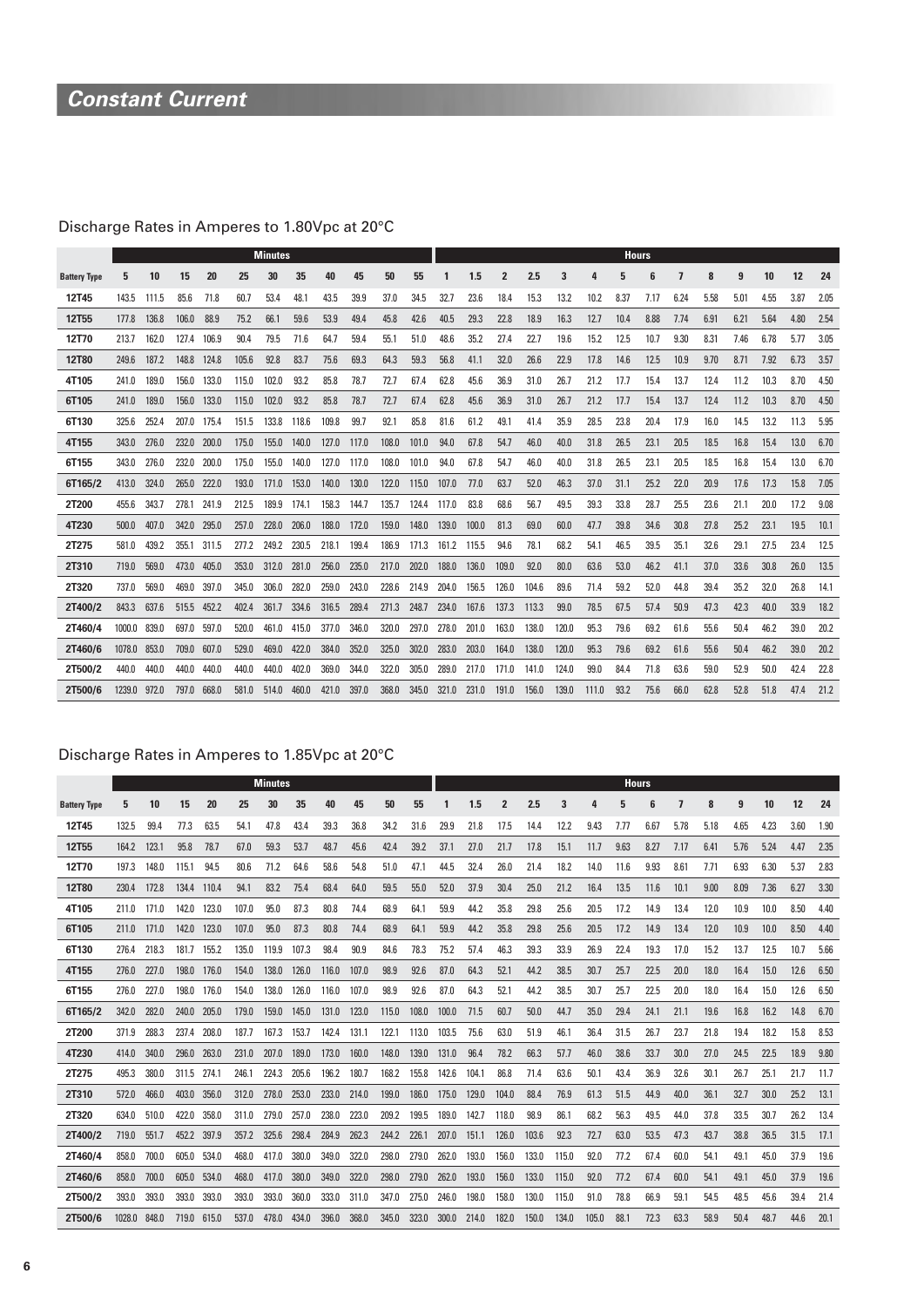

### Discharge Rates in Watts per Cell to 1.60Vpc at 20°C

|                     |        |               |               |       |        | <b>Minutes</b> |       |       |       |       |       |       |       |                |       |       |       | <b>Hours</b> |       |       |       |       |       |      |      |
|---------------------|--------|---------------|---------------|-------|--------|----------------|-------|-------|-------|-------|-------|-------|-------|----------------|-------|-------|-------|--------------|-------|-------|-------|-------|-------|------|------|
| <b>Battery Type</b> | 5      | 10            | 15            | 20    | 25     | 30             | 35    | 40    | 45    | 50    | 55    |       | 1.5   | $\overline{2}$ | 2.5   | 3     | Δ     | 5            | 6     |       | 8     | 9     | 10    | 12   | 24   |
| 12T45               | 394.3  | 250.0         | 193.8         | 163.4 | 136.8  | 118.6          | 102.8 | 92.5  | 84.5  | 77.1  | 71.1  | 67.1  | 48.4  | 38.2           | 31.7  | 27.0  | 21.0  | 17.7         | 14.9  | 12.9  | 11.4  | 10.4  | 9.41  | 8.00 | 4.18 |
| <b>12T55</b>        | 475.0  | 312.6         | 242.3         | 204.3 | 171.0  | 148.2          | 127.3 | 114.6 | 104.7 | 95.6  | 88.1  | 83.2  | 60.6  | 48.3           | 40.1  | 34.2  | 26.8  | 22.1         | 18.6  | 16.2  | 14.3  | 12.8  | 11.8  | 9.91 | 5.18 |
| 12T70               | 560.5  | 379.5         | 292.1         | 239.9 | 204.3  | 174.8          | 154.1 | 138.8 | 126.7 | 115.7 | 106.7 | 100.7 | 73.4  | 58.5           | 48.5  | 41.4  | 32.4  | 26.8         | 22.6  | 19.6  | 17.3  | 15.5  | 14.2  | 12.0 | 6.27 |
| <b>12T80</b>        | 646.0  | 446.5         | 342.0         | 275.5 | 237.5  | 201.4          | 178.7 | 160.9 | 146.9 | 134.1 | 123.7 | 116.7 | 85.1  | 67.8           | 56.2  | 48.0  | 37.6  | 31.1         | 26.2  | 22.7  | 20.1  | 18.0  | 16.5  | 13.9 | 7.27 |
| 4T105               | 569.0  | 406.0         | 318.0         | 265.0 | 226.0  | 198.0          | 179.0 | 164.0 | 152.0 | 141.0 | 130.0 | 121.0 | 88.0  | 70.9           | 59.6  | 51.4  | 41.3  | 34.5         | 30.0  | 26.7  | 24.2  | 22.0  | 20.2  | 17.1 | 8.90 |
| 6T105               | 569.0  | 406.0         | 318.0         | 265.0 | 226.0  | 198.0          | 179.0 | 164.0 | 152.0 | 141.0 | 130.0 | 121.0 | 88.0  | 70.9           | 59.6  | 51.4  | 41.3  | 34.5         | 30.0  | 26.7  | 24.2  | 22.0  | 20.2  | 17.1 | 8.90 |
| 6T130               | 725.0  | 576.5         | 465.7         | 387.0 | 334.4  | 288.9          | 256.6 | 231.3 | 211.5 | 192.4 | 178.1 | 165.9 | 125.2 | 100.6          | 83.9  | 72.9  | 57.9  | 48.0         | 40.8  | 35.8  | 31.7  | 28.8  | 26.2  | 22.1 | 11.8 |
| 4T155               | 869.0  | 649.0         | 520.0         | 434.0 | 372.0  | 326.0          | 290.0 | 261.0 | 238.0 | 218.0 | 202.0 | 188.0 | 135.0 | 108.0          | 88.7  | 76.9  | 61.6  | 51.4         | 44.8  | 39.9  | 36.1  | 32.9  | 30.1  | 25.4 | 13.2 |
| 6T155               | 869.0  | 649.0         | 520.0         | 434.0 | 372.0  | 326.0          | 290.0 | 261.0 | 238.0 | 218.0 | 202.0 | 188.0 | 135.0 | 108.0          | 88.7  | 76.9  | 61.6  | 51.4         | 44.8  | 39.9  | 36.1  | 32.9  | 30.1  | 25.4 | 13.2 |
| 6T165/2             | 1035.0 | 763.0         | 600.0         | 495.0 | 418.0  | 370.0          | 324.0 | 292.0 | 265.0 | 248.0 | 231.0 | 214.0 | 154.0 | 125.0          | 105.0 | 92.6  | 73.0  | 62.0         | 51.0  | 44.6  | 42.0  | 35.8  | 34.3  | 31.4 | 14.2 |
| 2T200               | 1123.7 | 824.9         | 652.8         | 538.1 | 470.3  | 419.4          | 374.2 | 339.1 | 312.0 | 290.0 | 266.0 | 244.0 | 171.0 | 141.0          | 115.0 | 100.0 | 78.0  | 67.0         | 55.0  | 49.0  | 45.5  | 40.7  | 38.6  | 32.8 | 17.9 |
| 4T230               | 900.0  | 900.0         | 743.0         | 620.0 | 532.0  | 465.0          | 414.0 | 373.0 | 340.0 | 312.0 | 288.0 | 268.0 | 195.0 | 158.0          | 133.0 | 115.0 | 92.4  | 77.1         | 67.3  | 59.9  | 54.2  | 49.3  | 45.1  | 38.1 | 19.8 |
| 2T275               | 1466.7 | 1072.2        | 849.6         | 713.3 | 631.6  | 566.9          | 510.1 | 467.3 | 429.9 | 399.0 | 366.0 | 336.0 | 236.0 | 194.0          | 158.0 | 138.0 | 108.0 | 92.0         | 76.0  | 68.0  | 62.7  | 56.0  | 53.1  | 45.1 | 24.7 |
| 2T310               |        | 1755.0 1305.0 | 1044.0 870.0  |       | 746.0  | 653.0          | 581.0 | 523.0 | 477.0 | 437.0 | 404.0 | 376.0 | 270.0 | 216.0          | 177.0 | 154.0 | 123.0 | 103.0        | 89.7  | 79.8  | 72.3  | 65.7  | 60.2  | 50.8 | 26.5 |
| 2T320               | 1835.0 | 1366.0        | 1092.0        | 899.0 | 760.0  | 671.0          | 593.0 | 536.0 | 495.0 | 465.0 | 433.0 | 411.0 | 303.0 | 254.0          | 208.0 | 180.0 | 144.0 | 119.0        | 104.6 | 92.0  | 79.6  | 71.4  | 65.2  | 53.6 | 28.4 |
| 2T400/2             |        | 1201.0 1201.0 | 1200.5 1035.5 |       | 916.8  | 823.0          | 740.5 | 678.3 | 624.0 | 580.0 | 532.0 | 487.0 | 342.0 | 282.0          | 229.0 | 200.0 | 157.0 | 134.0        | 111.0 | 99.0  | 91.0  | 81.3  | 77.2  | 66.4 | 36.3 |
| 2T460/4             | 1800.0 | 1800.0        | 1491.0 1243.0 |       | 1066.0 | 933.0          | 830.0 | 748.0 | 681.0 | 625.0 | 578.0 | 537.0 | 390.0 | 316.0          | 266.0 | 231.0 | 185.0 | 154.0        | 135.0 | 120.0 | 108.0 | 98.6  | 90.3  | 76.2 | 39.7 |
| 2T460/6             | 2632.0 | 1958.0        | 1566.0 1305.0 |       | 1119.0 | 979.0          | 872.0 | 785.0 | 715.0 | 656.0 | 606.0 | 564.0 | 405.0 | 324.0          | 266.0 | 231.0 | 185.0 | 154.0        | 135.0 | 120.0 | 108.0 | 98.6  | 90.3  | 76.2 | 39.7 |
| 2T500/2             | 957.0  | 957.0         | 957.0         | 957.0 | 957.0  | 957.0          | 851.0 | 773.0 | 709.0 | 669.0 | 630.0 | 591.0 | 441.0 | 353.0          | 286.0 | 250.0 | 196.0 | 168.0        | 139.0 | 124.0 | 113.6 | 101.6 | 96.5  | 82.9 | 45.4 |
| 2T500/6             | 3105.0 | 2289.0        | 1801.0 1487.0 |       | 1255.0 | 1110.0 974.0   |       | 878.0 | 795.0 | 744.3 | 693.7 | 643.0 | 462.0 | 376.0          | 315.0 | 278.0 | 219.0 | 186.0        | 153.0 | 134.0 | 126.0 | 107.0 | 103.0 | 94.4 | 42.6 |

### Discharge Rates in Watts per Cell to 1.63Vpc at 20°C

|                     |               |               |               |               |        | <b>Minutes</b> |       |       |       |       |       |       |       |                |       |       |       | <b>Hours</b> |       |       |       |       |       |      |      |
|---------------------|---------------|---------------|---------------|---------------|--------|----------------|-------|-------|-------|-------|-------|-------|-------|----------------|-------|-------|-------|--------------|-------|-------|-------|-------|-------|------|------|
| <b>Battery Type</b> | 5             | 10            | 15            | 20            | 25     | 30             | 35    | 40    | 45    | 50    | 55    |       | 1.5   | $\overline{2}$ | 2.5   | 3     | 4     | 5            | 6     | 7     | 8     | 9     | 10    | 12   | 24   |
| 12T45               | 394.3         | 250.0         | 193.8         | 163.4         | 136.8  | 118.6          | 102.8 | 92.5  | 84.5  | 77.1  | 71.1  | 67.1  | 48.4  | 38.2           | 31.7  | 27.0  | 21.0  | 17.7         | 14.9  | 12.9  | 11.4  | 10.4  | 9.41  | 8.00 | 4.18 |
| 12T55               | 475.0         | 312.6         | 242.3         | 204.3         | 171.0  | 148.2          | 127.3 | 114.6 | 104.7 | 95.6  | 88.1  | 83.2  | 60.6  | 48.3           | 40.1  | 34.2  | 26.8  | 22.1         | 18.6  | 16.2  | 14.3  | 12.8  | 11.8  | 9.91 | 5.18 |
| 12T70               | 560.5         | 379.5         | 292.1         | 239.9         | 204.3  | 174.8          | 154.1 | 138.8 | 126.7 | 115.7 | 106.7 | 100.7 | 73.4  | 58.5           | 48.5  | 41.4  | 32.4  | 26.8         | 22.6  | 19.6  | 17.3  | 15.5  | 14.2  | 12.0 | 6.27 |
| <b>12T80</b>        | 646.0         | 446.5         | 342.0         | 275.5         | 237.5  | 201.4          | 178.7 | 160.9 | 146.9 | 134.1 | 123.7 | 116.7 | 85.1  | 67.8           | 56.2  | 48.0  | 37.6  | 31.1         | 26.2  | 22.7  | 20.1  | 18.0  | 16.5  | 13.9 | 7.27 |
| 4T105               | 569.0         | 406.0         | 318.0         | 265.0         | 226.0  | 198.0          | 179.0 | 164.0 | 152.0 | 141.0 | 130.0 | 121.0 | 88.0  | 70.9           | 59.6  | 51.4  | 41.3  | 34.5         | 30.0  | 26.7  | 24.2  | 22.0  | 20.2  | 17.1 | 8.90 |
| 6T105               | 569.0         | 406.0         | 318.0         | 265.0         | 226.0  | 198.0          | 179.0 | 164.0 | 152.0 | 141.0 | 130.0 | 121.0 | 88.0  | 70.9           | 59.6  | 51.4  | 41.3  | 34.5         | 30.0  | 26.7  | 24.2  | 22.0  | 20.2  | 17.1 | 8.90 |
| 6T130               | 725.0         | 576.5         | 465.7         | 387.0         | 334.4  | 288.9          | 256.6 | 231.3 | 211.5 | 192.4 | 178.1 | 165.9 | 125.2 | 100.6          | 83.9  | 72.9  | 57.9  | 48.0         | 40.8  | 35.8  | 31.7  | 28.8  | 26.2  | 22.1 | 11.8 |
| 4T155               | 869.0         | 649.0         | 520.0         | 434.0         | 372.0  | 326.0          | 290.0 | 261.0 | 238.0 | 218.0 | 202.0 | 188.0 | 135.0 | 108.0          | 88.7  | 76.9  | 61.6  | 51.4         | 44.8  | 39.9  | 36.1  | 32.9  | 30.1  | 25.4 | 13.2 |
| 6T155               | 869.0         | 649.0         | 520.0         | 434.0         | 372.0  | 326.0          | 290.0 | 261.0 | 238.0 | 218.0 | 202.0 | 188.0 | 135.0 | 108.0          | 88.7  | 76.9  | 61.6  | 51.4         | 44.8  | 39.9  | 36.1  | 32.9  | 30.1  | 25.4 | 13.2 |
| 6T165/2             | 1035.0        | 763.0         | 600.0         | 495.0         | 418.0  | 370.0          | 324.0 | 292.0 | 265.0 | 248.0 | 231.0 | 214.0 | 154.0 | 125.0          | 105.0 | 92.6  | 73.0  | 62.0         | 51.0  | 44.6  | 42.0  | 35.8  | 34.3  | 31.4 | 14.2 |
| 2T200               | 1123.7        | 824.9         | 652.8         | 538.1         | 470.3  | 419.4          | 374.2 | 339.1 | 312.0 | 290.0 | 266.0 | 244.0 | 171.0 | 141.0          | 115.0 | 100.0 | 78.0  | 67.0         | 55.0  | 49.0  | 45.5  | 40.7  | 38.6  | 32.8 | 17.9 |
| 4T230               | 900.0         | 900.0         | 743.0         | 620.0         | 532.0  | 465.0          | 414.0 | 373.0 | 340.0 | 312.0 | 288.0 | 268.0 | 195.0 | 158.0          | 133.0 | 115.0 | 92.4  | 77.1         | 67.3  | 59.9  | 54.2  | 49.3  | 45.1  | 38.1 | 19.8 |
| 2T275               | 1466.7        | 1072.2        | 849.6         | 713.3         | 631.6  | 566.9          | 510.1 | 467.3 | 429.9 | 399.0 | 366.0 | 336.0 | 236.0 | 194.0          | 158.0 | 138.0 | 108.0 | 92.0         | 76.0  | 68.0  | 62.7  | 56.0  | 53.1  | 45.1 | 24.7 |
| 2T310               |               | 1755.0 1305.0 | 1044.0 870.0  |               | 746.0  | 653.0          | 581.0 | 523.0 | 477.0 | 437.0 | 404.0 | 376.0 | 270.0 | 216.0          | 177.0 | 154.0 | 123.0 | 103.0        | 89.7  | 79.8  | 72.3  | 65.7  | 60.2  | 50.8 | 26.5 |
| 2T320               |               | 1768.0 1328.0 | 1071.0 886.0  |               | 748.0  | 663.0          | 593.0 | 539.0 | 495.0 | 465.0 | 433.0 | 411.0 | 303.0 | 254.0          | 208.0 | 180.0 | 144.0 | 119.0        | 104.6 | 92.0  | 79.6  | 71.4  | 65.2  | 53.6 | 28.4 |
| 2T400/2             | 1201.0        | 1201.0        | 1200.5 1035.5 |               | 916.8  | 823.0          | 740.5 | 678.3 | 624.0 | 580.0 | 532.0 | 487.0 | 342.0 | 282.0          | 229.0 | 200.0 | 157.0 | 134.0        | 111.0 | 99.0  | 91.0  | 81.3  | 77.2  | 66.4 | 36.3 |
| 2T460/4             | 1800.0 1800.0 |               | 1491.0 1243.0 |               | 1066.0 | 933.0          | 830.0 | 748.0 | 681.0 | 625.0 | 578.0 | 537.0 | 390.0 | 316.0          | 266.0 | 231.0 | 185.0 | 154.0        | 135.0 | 120.0 | 108.0 | 98.6  | 90.3  | 76.2 | 39.7 |
| 2T460/6             | 2632.0        | 1958.0        | 1566.0 1305.0 |               | 1119.0 | 979.0          | 872.0 | 785.0 | 715.0 | 656.0 | 606.0 | 564.0 | 405.0 | 324.0          | 266.0 | 231.0 | 185.0 | 154.0        | 135.0 | 120.0 | 108.0 | 98.6  | 90.3  | 76.2 | 39.7 |
| 2T500/2             | 957.0         | 957.0         | 957.0         | 957.0         | 957.0  | 957.0          | 851.0 | 773.0 | 709.0 | 669.0 | 630.0 | 591.0 | 441.0 | 353.0          | 286.0 | 250.0 | 196.0 | 168.0        | 139.0 | 124.0 | 113.6 | 101.6 | 96.5  | 82.9 | 45.4 |
| 2T500/6             | 3105.0 2289.0 |               |               | 1801.0 1487.0 |        | 1255.0 1110.0  | 974.0 | 878.0 | 795.0 | 744.3 | 693.7 | 643.0 | 462.0 | 376.0          | 315.0 | 278.0 | 219.0 | 186.0        | 153.0 | 134.0 | 126.0 | 107.0 | 103.0 | 94.4 | 42.6 |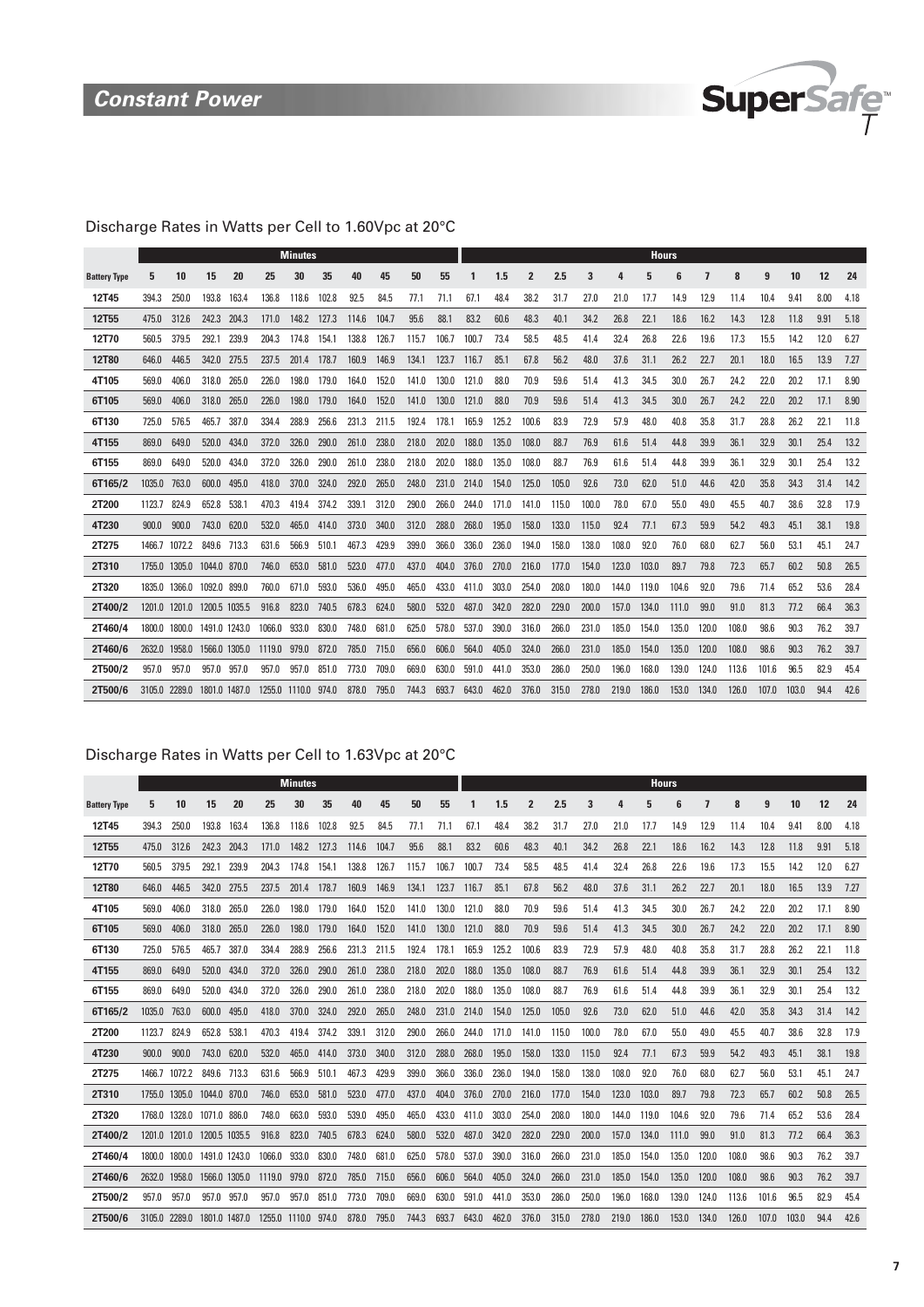# **Constant Power**

# Discharge Rates in Watts per Cell to 1.65Vpc at 20°C

|                     |               |               |               |       |        | <b>Minutes</b> |       |       |       |       |       |       |       |                |       |       |       | <b>Hours</b> |       |       |       |       |       |      |      |
|---------------------|---------------|---------------|---------------|-------|--------|----------------|-------|-------|-------|-------|-------|-------|-------|----------------|-------|-------|-------|--------------|-------|-------|-------|-------|-------|------|------|
| <b>Battery Type</b> | 5             | 10            | 15            | 20    | 25     | 30             | 35    | 40    | 45    | 50    | 55    |       | 1.5   | $\overline{2}$ | 2.5   | 3     | Δ     | 5            | 6     | 7     | 8     | 9     | 10    | 12   | 24   |
| 12T45               | 384.8         | 243.2         | 191.5         | 161.1 | 134.5  | 115.5          | 102.8 | 92.5  | 84.5  | 77.1  | 71.1  | 67.1  | 48.4  | 38.2           | 31.7  | 27.0  | 21.0  | 17.7         | 14.9  | 12.9  | 11.4  | 10.4  | 9.41  | 8.00 | 4.18 |
| <b>12T55</b>        | 465.5         | 304.0         | 239.4         | 201.4 | 168.2  | 144.4          | 127.3 | 114.6 | 104.7 | 95.6  | 88.1  | 83.2  | 60.6  | 48.3           | 40.1  | 34.2  | 26.8  | 22.1         | 18.6  | 16.2  | 14.3  | 12.8  | 11.8  | 9.91 | 5.18 |
| 12T70               | 543.9         | 370.5         | 289.8         | 236.1 | 201.9  | 172.0          | 154.1 | 138.8 | 126.7 | 115.7 | 106.7 | 100.7 | 73.4  | 58.5           | 48.5  | 41.4  | 32.4  | 26.8         | 22.6  | 19.6  | 17.3  | 15.5  | 14.2  | 12.0 | 6.27 |
| 12T80               | 622.3         | 437.0         | 340.1         | 270.8 | 235.6  | 199.5          | 178.7 | 160.9 | 146.9 | 134.1 | 123.7 | 116.7 | 85.1  | 67.8           | 56.2  | 48.0  | 37.6  | 31.1         | 26.2  | 22.7  | 20.1  | 18.0  | 16.5  | 13.9 | 7.27 |
| 4T105               | 557.0         | 401.0         | 318.0         | 265.0 | 226.0  | 198.0          | 179.0 | 164.0 | 152.0 | 141.0 | 130.0 | 121.0 | 88.0  | 70.9           | 59.6  | 51.4  | 41.3  | 34.5         | 30.0  | 26.7  | 24.2  | 22.0  | 20.2  | 17.1 | 8.90 |
| 6T105               | 557.0         | 401.0         | 318.0         | 265.0 | 226.0  | 198.0          | 179.0 | 164.0 | 152.0 | 141.0 | 130.0 | 121.0 | 88.0  | 70.9           | 59.6  | 51.4  | 41.3  | 34.5         | 30.0  | 26.7  | 24.2  | 22.0  | 20.2  | 17.1 | 8.90 |
| 6T130               | 714.3         | 562.0         | 455.9         | 383.4 | 330.0  | 287.7          | 255.5 | 230.1 | 212.4 | 194.1 | 179.4 | 167.2 | 125.2 | 100.6          | 83.9  | 72.9  | 57.9  | 48.0         | 40.8  | 35.8  | 31.9  | 28.8  | 26.2  | 22.1 | 11.8 |
| 4T155               | 869.0         | 649.0         | 520.0         | 434.0 | 372.0  | 326.0          | 290.0 | 261.0 | 238.0 | 218.0 | 202.0 | 188.0 | 135.0 | 108.0          | 88.7  | 76.9  | 61.6  | 51.4         | 44.8  | 39.9  | 36.1  | 32.9  | 30.1  | 25.4 | 13.2 |
| 6T155               | 869.0         | 649.0         | 520.0         | 434.0 | 372.0  | 326.0          | 290.0 | 261.0 | 238.0 | 218.0 | 202.0 | 188.0 | 135.0 | 108.0          | 88.7  | 76.9  | 61.6  | 51.4         | 44.8  | 39.9  | 36.1  | 32.9  | 30.1  | 25.4 | 13.2 |
| 6T165/2             | 1007.0        | 759.0         | 600.0         | 495.0 | 418.0  | 369.0          | 324.0 | 292.0 | 265.0 | 248.0 | 231.0 | 214.0 | 154.0 | 125.0          | 105.0 | 92.3  | 72.6  | 61.6         | 51.0  | 44.6  | 41.6  | 35.8  | 34.3  | 31.4 | 14.2 |
| 2T200               | 1072.5        | 797.6         | 631.9         | 538.1 | 470.3  | 419.4          | 374.2 | 339.1 | 312.0 | 289.9 | 265.9 | 243.6 | 171.2 | 141.0          | 114.5 | 100.1 | 78.3  | 67.0         | 55.4  | 49.3  | 45.5  | 40.7  | 38.6  | 32.8 | 17.9 |
| 4T230               | 900.0         | 900.0         | 743.0         | 620.0 | 532.0  | 465.0          | 414.0 | 373.0 | 340.0 | 312.0 | 288.0 | 268.0 | 195.0 | 158.0          | 133.0 | 115.0 | 92.4  | 77.1         | 67.3  | 59.9  | 54.2  | 49.3  | 45.1  | 38.1 | 19.8 |
| 2T275               | 1372.2 1034.3 |               | 827.0         | 713.3 | 631.6  | 566.9          | 510.1 | 467.3 | 429.9 | 399.4 | 366.3 | 335.6 | 235.9 | 194.3          | 157.6 | 137.9 | 108.0 | 92.3         | 76.3  | 67.9  | 62.7  | 56.0  | 53.1  | 45.1 | 24.7 |
| 2T310               |               | 1754.0 1305.0 | 1044.0 870.0  |       | 746.0  | 653.0          | 581.0 | 523.0 | 477.0 | 437.0 | 404.0 | 376.0 | 270.0 | 216.0          | 177.0 | 154.0 | 123.0 | 103.0        | 89.7  | 79.8  | 72.3  | 65.7  | 60.2  | 50.8 | 26.5 |
| 2T320               | 1735.0        | 1310.0        | 1058.0 877.0  |       | 743.0  | 661.0          | 593.0 | 539.0 | 495.0 | 465.0 | 433.0 | 411.0 | 303.0 | 254.0          | 208.0 | 180.0 | 144.0 | 119.0        | 104.6 | 92.0  | 79.6  | 71.4  | 65.2  | 53.6 | 28.4 |
| 2T400/2             |               | 1201.0 1201.0 | 1200.5 1035.5 |       | 916.8  | 823.0          | 740.5 | 678.3 | 624.0 | 579.7 | 531.8 | 487.1 | 342.4 | 282.0          | 229.0 | 200.1 | 156.9 | 134.0        | 110.7 | 98.6  | 91.0  | 81.3  | 77.2  | 66.4 | 36.3 |
| 2T460/4             | 1800.0        | 1800.0        | 1491.0 1243.0 |       | 1066.0 | 933.0          | 830.0 | 748.0 | 681.0 | 625.0 | 578.0 | 537.0 | 390.0 | 316.0          | 266.0 | 231.0 | 185.0 | 154.0        | 135.0 | 120.0 | 108.0 | 98.6  | 90.3  | 76.2 | 39.7 |
| 2T460/6             | 2630.0        | 1958.0        | 1566.0 1305.0 |       | 1119.0 | 979.0          | 872.0 | 785.0 | 715.0 | 656.0 | 606.0 | 564.0 | 405.0 | 324.0          | 266.0 | 231.0 | 185.0 | 154.0        | 135.0 | 120.0 | 108.0 | 98.6  | 90.3  | 76.2 | 39.7 |
| 2T500/2             | 957.0         | 957.0         | 957.0         | 957.0 | 957.0  | 957.0          | 851.0 | 773.0 | 709.0 | 669.0 | 630.0 | 591.0 | 441.0 | 353.0          | 286.0 | 250.0 | 196.0 | 168.0        | 139.0 | 124.0 | 113.6 | 101.6 | 96.5  | 82.9 | 45.4 |
| 2T500/6             | 3021.0        | 2277.0        | 1801.0 1486.0 |       |        | 1255.0 1110.0  | 974.0 | 878.0 | 795.0 | 744.3 | 693.7 | 643.0 | 462.0 | 375.0          | 315.0 | 277.0 | 218.0 | 185.0        | 153.0 | 134.0 | 125.0 | 107.0 | 103.0 | 94.4 | 42.6 |

### Discharge Rates in Watts per Cell to 1.67Vpc at 20°C

|                     |               |                             |               |               |        | <b>Minutes</b> |       |       |       |       |       |       |       |                |       |       |       | <b>Hours</b> |       |       |       |       |       |      |      |
|---------------------|---------------|-----------------------------|---------------|---------------|--------|----------------|-------|-------|-------|-------|-------|-------|-------|----------------|-------|-------|-------|--------------|-------|-------|-------|-------|-------|------|------|
| <b>Battery Type</b> | 5             | 10                          | 15            | 20            | 25     | 30             | 35    | 40    | 45    | 50    | 55    | 1     | 1.5   | $\overline{2}$ | 2.5   | 3     |       | հ            | 6     | 7     | 8     | 9     | 10    | 12   | 24   |
| 12T45               | 370.7         | 239.2                       | 190.9         | 160.2         | 133.6  | 114.9          | 101.6 | 91.8  | 83.6  | 76.7  | 70.8  | 66.5  | 47.9  | 38.0           | 31.5  | 26.9  | 20.9  | 17.5         | 14.8  | 12.9  | 11.4  | 10.3  | 9.37  | 7.97 | 4.17 |
| <b>12T55</b>        | 454.1         | 299.1                       | 238.6         | 200.3         | 167.0  | 143.6          | 125.9 | 113.7 | 103.6 | 95.1  | 87.7  | 82.3  | 60.1  | 47.7           | 39.6  | 33.8  | 26.5  | 21.8         | 18.5  | 16.0  | 14.2  | 12.8  | 11.7  | 9.87 | 5.16 |
| 12T70               | 531.5         | 365.2                       | 287.9         | 234.7         | 200.7  | 171.6          | 152.4 | 137.6 | 125.4 | 115.1 | 106.2 | 99.7  | 73.0  | 58.0           | 48.1  | 41.1  | 32.2  | 26.5         | 22.5  | 19.5  | 17.2  | 15.5  | 14.1  | 12.0 | 6.25 |
| <b>12T80</b>        | 609.0         | 431.3                       | 337.1         | 269.2         | 234.5  | 199.5          | 177.7 | 160.0 | 145.8 | 133.4 | 123.4 | 115.6 | 85.1  | 67.5           | 56.0  | 47.8  | 37.5  | 30.8         | 26.2  | 22.7  | 20.0  | 17.9  | 16.4  | 13.9 | 7.25 |
| 4T105               | 546.0         | 396.0                       | 316.0         | 265.0         | 226.0  | 198.0          | 179.0 | 164.0 | 152.0 | 141.0 | 130.0 | 121.0 | 88.0  | 70.9           | 59.6  | 51.4  | 41.3  | 34.5         | 30.0  | 26.7  | 24.2  | 22.0  | 20.2  | 17.1 | 8.90 |
| 6T105               | 546.0         | 396.0                       | 316.0         | 265.0         | 226.0  | 198.0          | 179.0 | 164.0 | 152.0 | 141.0 | 130.0 | 121.0 | 88.0  | 70.9           | 59.6  | 51.4  | 41.3  | 34.5         | 30.0  | 26.7  | 24.2  | 22.0  | 20.2  | 17.1 | 8.90 |
| 6T130               | 699.8         | 551.4                       | 448.7         | 377.7         | 325.1  | 284.4          | 253.  | 227.8 | 209.9 | 193.2 | 178.0 | 166.6 | 125.2 | 100.6          | 83.9  | 72.9  | 57.9  | 48.0         | 40.8  | 35.8  | 31.8  | 28.8  | 26.2  | 22.1 | 11.8 |
| 4T155               | 865.0         | 648.0                       | 520.0         | 434.0         | 372.0  | 326.0          | 290.0 | 261.0 | 238.0 | 218.0 | 202.0 | 188.0 | 135.0 | 108.0          | 88.7  | 76.9  | 61.6  | 51.4         | 44.8  | 39.9  | 36.1  | 32.9  | 30.1  | 25.4 | 13.2 |
| 6T155               | 865.0         | 648.0                       | 520.0         | 434.0         | 372.0  | 326.0          | 290.0 | 261.0 | 238.0 | 218.0 | 202.0 | 188.0 | 135.0 | 108.0          | 88.7  | 76.9  | 61.6  | 51.4         | 44.8  | 39.9  | 36.1  | 32.9  | 30.1  | 25.4 | 13.2 |
| 6T165/2             | 979.0         | 739.0                       | 586.0         | 488.0         | 416.0  | 369.0          | 324.0 | 292.0 | 265.0 | 248.0 | 231.0 | 214.0 | 154.0 | 124.0          | 105.0 | 92.0  | 72.3  | 61.4         | 51.0  | 44.6  | 41.6  | 35.8  | 34.0  | 31.2 | 14.2 |
| 2T200               | 1050.2        | 780.7                       | 620.2         | 529.1         | 463.0  | 413.1          | 371.5 | 337.3 | 309.7 | 288.8 | 265.8 | 242.4 | 171.2 | 141.0          | 114.5 | 100.1 | 78.3  | 67.0         | 55.4  | 49.3  | 45.5  | 40.7  | 38.6  | 32.8 | 17.9 |
| 4T230               | 1000.0        | 1000.0                      | 837.0         | 691.0         | 589.0  | 514.0          | 455.0 | 408.0 | 371.0 | 339.0 | 313.0 | 290.0 | 209.0 | 168.0          | 141.0 | 122.0 | 97.3  | 80.9         | 70.5  | 62.7  | 56.7  | 51.6  | 47.2  | 39.8 | 20.6 |
| 2T275               | 1346.5 1015.4 |                             | 813.0         | 705.2         | 623.8  | 560.1          | 505.4 | 464.8 | 426.8 | 397.9 | 366.2 | 334.0 | 235.9 | 194.3          | 157.6 | 137.9 | 108.0 | 92.3         | 76.3  | 67.9  | 62.7  | 56.0  | 53.1  | 45.1 | 24.7 |
| 2T310               | 1749.0 1305.0 |                             | 1044.0        | 870.0         | 746.0  | 653.0          | 581.0 | 523.0 | 477.0 | 437.0 | 404.0 | 376.0 | 270.0 | 216.0          | 177.0 | 154.0 | 123.0 | 103.0        | 89.7  | 79.8  | 72.3  | 65.7  | 60.2  | 50.8 | 26.5 |
| 2T320               |               | 1696.0 1282.0               | 1038.0 866.0  |               | 737.0  | 656.0          | 587.0 | 535.0 | 495.0 | 465.0 | 433.0 | 411.0 | 303.0 | 254.0          | 208.0 | 180.0 | 144.0 | 119.0        | 104.6 | 92.0  | 79.6  | 71.4  | 65.2  | 53.6 | 28.4 |
| 2T400/2             |               | 1180.6 1180.6 1180.2 1023.7 |               |               | 905.5  | 813.0          | 733.7 | 674.7 | 619.5 | 577.5 | 531.6 | 484.9 | 342.4 | 282.0          | 229.0 | 200.1 | 156.9 | 134.0        | 110.7 | 98.6  | 91.0  | 81.3  | 77.2  | 66.4 | 36.3 |
| 2T460/4             |               | 1800.0 1800.0               | 1491.0 1243.0 |               | 1066.0 | 933.0          | 830.0 | 748.0 | 681.0 | 625.0 | 578.0 | 537.0 | 390.0 | 316.0          | 266.0 | 231.0 | 185.0 | 154.0        | 135.0 | 120.0 | 108.0 | 98.6  | 90.3  | 76.2 | 39.7 |
| 2T460/6             | 2624.0        | 1958.0                      |               | 1566.0 1305.0 | 1119.0 | 979.0          | 872.0 | 785.0 | 715.0 | 656.0 | 606.0 | 564.0 | 405.0 | 324.0          | 266.0 | 231.0 | 185.0 | 154.0        | 135.0 | 120.0 | 108.0 | 98.6  | 90.3  | 76.2 | 39.7 |
| 2T500/2             | 943.4         | 943.4                       | 943.4         | 943.4         | 943.4  | 943.4          | 841.0 | 764.6 | 706.6 | 664.2 | 622.8 | 585.4 | 441.0 | 353.0          | 286.0 | 250.0 | 196.0 | 168.0        | 139.0 | 124.0 | 113.6 | 101.6 | 96.5  | 82.9 | 45.4 |
| 2T500/6             |               | 2938.0 2217.0 1759.0 1464.0 |               |               |        | 1250.0 1110.0  | 974.0 | 878.0 | 795.0 | 744.3 | 693.7 | 643.0 | 462.0 | 373.0          | 315.0 | 276.0 | 217.0 | 184.0        | 153.0 | 134.0 | 125.0 | 107.0 | 102.0 | 93.5 | 42.6 |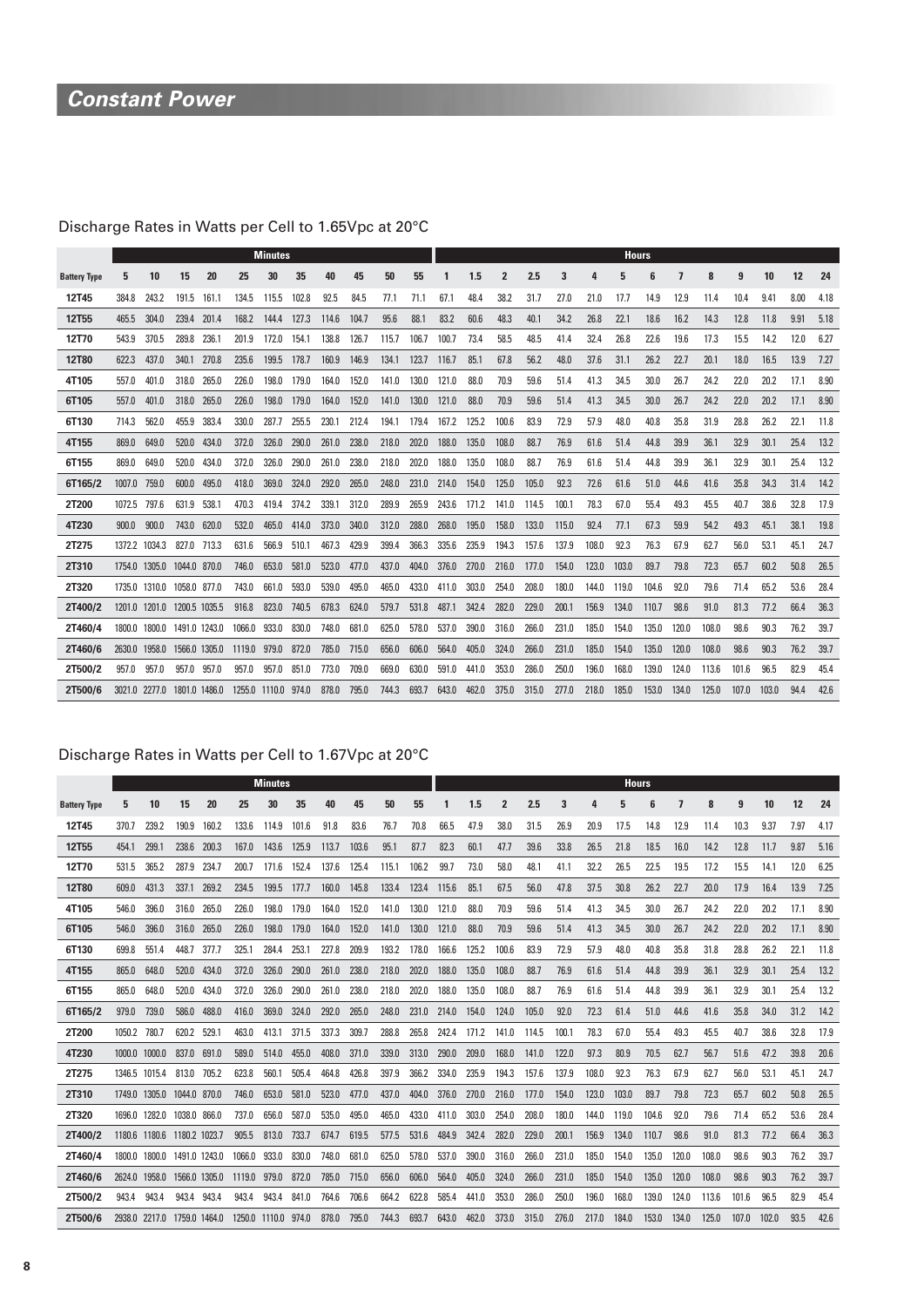

### Discharge Rates in Watts per Cell to 1.69Vpc at 20°C

|                     |               |                             |               |               |        | <b>Minutes</b>      |       |       |       |       |       |       |       |                |       |       |       | <b>Hours</b> |       |       |       |       |       |      |      |
|---------------------|---------------|-----------------------------|---------------|---------------|--------|---------------------|-------|-------|-------|-------|-------|-------|-------|----------------|-------|-------|-------|--------------|-------|-------|-------|-------|-------|------|------|
| <b>Battery Type</b> | 5             | 10                          | 15            | 20            | 25     | 30                  | 35    | 40    | 45    | 50    | 55    |       | 1.5   | $\overline{2}$ | 2.5   | 3     | 4     | 5            | 6     | 7     | 8     | 9     | 10    | 12   | 24   |
| 12T45               | 356.6         | 235.3                       | 190.3         | 159.3         | 132.7  | 114.3               | 100.5 | 91.0  | 82.7  | 76.3  | 70.4  | 65.8  | 47.5  | 37.8           | 31.4  | 26.8  | 20.8  | 17.3         | 14.7  | 12.8  | 11.3  | 10.3  | 9.34  | 7.94 | 4.15 |
| <b>12T55</b>        | 442.7         | 294.1                       | 237.9         | 199.1         | 165.9  | 142.9               | 124.5 | 112.8 | 102.5 | 94.6  | 87.2  | 81.5  | 59.5  | 47.1           | 39.1  | 33.3  | 26.2  | 21.5         | 18.4  | 15.9  | 14.1  | 12.7  | 11.6  | 9.84 | 5.15 |
| 12T70               | 519.2         | 359.9                       | 286.0         | 233.4         | 199.6  | 171.2               | 150.7 | 136.5 | 124.1 | 114.5 | 105.6 | 98.7  | 72.7  | 57.5           | 47.7  | 40.7  | 31.9  | 26.2         | 22.4  | 19.4  | 17.2  | 15.4  | 14.0  | 11.9 | 6.23 |
| <b>12T80</b>        | 595.7         | 425.6                       | 334.0         | 267.7         | 233.3  | 199.5               | 176.7 | 159.1 | 144.6 | 132.7 | 123.1 | 114.4 | 85.1  | 67.2           | 55.8  | 47.6  | 37.3  | 30.6         | 26.2  | 22.7  | 20.0  | 17.9  | 16.3  | 13.8 | 7.22 |
| 4T105               | 531.0         | 391.0                       | 314.0         | 264.0         | 226.0  | 198.0               | 179.0 | 164.0 | 152.0 | 141.0 | 130.0 | 121.0 | 88.0  | 70.9           | 59.6  | 51.4  | 41.3  | 34.5         | 30.0  | 26.7  | 24.2  | 22.0  | 20.2  | 17.1 | 8.90 |
| 6T105               | 531.0         | 391.0                       | 314.0         | 264.0         | 226.0  | 198.0               | 179.0 | 164.0 | 152.0 | 141.0 | 130.0 | 121.0 | 88.0  | 70.9           | 59.6  | 51.4  | 41.3  | 34.5         | 30.0  | 26.7  | 24.2  | 22.0  | 20.2  | 17.1 | 8.90 |
| 6T130               | 685.3         | 540.7                       | 441.5         | 372.1         | 320.2  | 281.1               | 250.8 | 225.6 | 207.4 | 192.3 | 176.6 | 166.1 | 125.2 | 100.6          | 83.9  | 72.9  | 57.9  | 48.0         | 40.8  | 35.7  | 31.7  | 28.8  | 26.2  | 22.1 | 11.8 |
| 4T155               | 853.0         | 643.0                       | 518.0         | 434.0         | 372.0  | 326.0               | 290.0 | 261.0 | 238.0 | 218.0 | 202.0 | 188.0 | 135.0 | 108.0          | 88.7  | 76.9  | 61.6  | 51.4         | 44.8  | 39.9  | 36.1  | 32.9  | 30.1  | 25.4 | 13.2 |
| 6T155               | 853.0         | 643.0                       | 518.0         | 434.0         | 372.0  | 326.0               | 290.0 | 261.0 | 238.0 | 218.0 | 202.0 | 188.0 | 135.0 | 108.0          | 88.7  | 76.9  | 61.6  | 51.4         | 44.8  | 39.9  | 36.1  | 32.9  | 30.1  | 25.4 | 13.2 |
| 6T165/2             | 951.0         | 718.3                       | 572.0         | 480.0         | 414.7  | 369.0               | 324.0 | 292.0 | 265.0 | 248.0 | 231.0 | 214.0 | 154.0 | 123.3          | 105.0 | 91.6  | 72.1  | 61.1         | 51.0  | 44.6  | 41.2  | 35.8  | 33.7  | 30.9 | 14.2 |
| 2T200               | 1027.8        | 763.8                       | 608.4         | 520.0         | 455.8  | 406.7               | 368.8 | 335.5 | 307.5 | 287.7 | 265.7 | 241.3 | 171.2 | 141.0          | 114.5 | 100.1 | 78.3  | 67.0         | 55.4  | 49.3  | 45.5  | 40.7  | 38.6  | 32.8 | 17.9 |
| 4T230               | 900.0         | 900.0                       | 740.0         | 619.0         | 531.0  | 465.0               | 414.0 | 373.0 | 340.0 | 312.0 | 288.0 | 268.0 | 195.0 | 158.0          | 133.0 | 115.0 | 92.4  | 77.1         | 67.3  | 59.9  | 54.2  | 49.3  | 45.1  | 38.1 | 19.8 |
| 2T275               | 1320.8        | 996.5                       | 799.0         | 697.1         | 616.0  | 553.2               | 500.7 | 462.3 | 423.6 | 396.4 | 366.1 | 332.5 | 235.9 | 194.3          | 157.6 | 137.9 | 108.0 | 92.3         | 76.3  | 67.9  | 62.7  | 56.0  | 53.1  | 45.1 | 24.7 |
| 2T310               | 1739.0 1302.0 |                             | 1044.0 870.0  |               | 746.0  | 653.0               | 581.0 | 523.0 | 477.0 | 437.0 | 404.0 | 376.0 | 270.0 | 216.0          | 177.0 | 154.0 | 123.0 | 103.0        | 89.7  | 79.8  | 72.3  | 65.7  | 60.2  | 50.8 | 26.5 |
| 2T320               | 1660.7        | 1256.0                      | 1022.0        | 854.7         | 731.7  | 649.3               | 581.0 | 532.3 | 495.0 | 465.0 | 433.0 | 411.0 | 303.0 | 254.0          | 208.0 | 180.0 | 144.0 | 119.0        | 104.6 | 92.0  | 79.6  | 71.4  | 65.2  | 53.6 | 28.4 |
| 2T400/2             |               | 1160.2 1160.2 1159.9 1012.0 |               |               | 894.2  | 803.1               | 726.9 | 671.0 | 615.0 | 575.4 | 531.4 | 482.6 | 342.3 | 282.0          | 229.0 | 200.1 | 156.9 | 134.0        | 110.7 | 98.6  | 91.0  | 81.3  | 77.2  | 66.4 | 36.3 |
| 2T460/4             | 1800.0        | 1800.0                      |               | 1491.0 1243.0 | 1066.0 | 933.0               | 830.0 | 748.0 | 681.0 | 625.0 | 578.0 | 537.0 | 390.0 | 316.0          | 266.0 | 231.0 | 185.0 | 154.0        | 135.0 | 120.0 | 108.0 | 98.6  | 90.3  | 76.2 | 39.7 |
| 2T460/6             | 2609.0        | 1952.0                      |               | 1566.0 1305.0 | 1119.0 | 979.0               | 872.0 | 785.0 | 715.0 | 656.0 | 606.0 | 564.0 | 405.0 | 324.0          | 266.0 | 231.0 | 185.0 | 154.0        | 135.0 | 120.0 | 108.0 | 98.6  | 90.3  | 76.2 | 39.7 |
| 2T500/2             | 929.8         | 929.8                       | 929.8         | 929.8         | 929.8  | 929.8               | 831.0 | 756.2 | 704.2 | 659.4 | 615.6 | 579.8 | 441.0 | 353.0          | 286.0 | 250.0 | 196.0 | 168.0        | 139.0 | 124.0 | 113.6 | 101.6 | 96.4  | 82.9 | 45.4 |
| 2T500/6             | 2854.0 2156.3 |                             | 1717.0 1440.7 |               |        | 1245.3 1110.0 974.0 |       | 878.0 | 795.0 | 744.3 | 693.7 | 643.0 | 462.0 | 371.0          | 315.0 | 274.7 | 216.3 | 183.3        | 153.0 | 134.0 | 123.7 | 107.0 | 101.3 | 92.9 | 42.6 |

### Discharge Rates in Watts per Cell to 1.71Vpc at 20°C

|                     |        |               |               |       |        | <b>Minutes</b> |       |       |       |       |       |       |       |                |       |       |       | <b>Hours</b> |       |       |       |       |       |      |      |
|---------------------|--------|---------------|---------------|-------|--------|----------------|-------|-------|-------|-------|-------|-------|-------|----------------|-------|-------|-------|--------------|-------|-------|-------|-------|-------|------|------|
| <b>Battery Type</b> | 5      | 10            | 15            | 20    | 25     | 30             | 35    | 40    | 45    | 50    | 55    |       | 1.5   | $\overline{2}$ | 2.5   | 3     | 4     | 5            | 6     | 7     | 8     | 9     | 10    | 12   | 24   |
| 12T45               | 342.4  | 230.7         | 188.5         | 156.7 | 131.6  | 113.2          | 99.1  | 89.8  | 81.7  | 75.6  | 69.7  | 65.3  | 47.2  | 37.7           | 31.3  | 26.7  | 20.8  | 17.2         | 14.6  | 12.8  | 11.3  | 10.2  | 9.30  | 7.90 | 4.14 |
| 12T55               | 426.6  | 288.4         | 235.6         | 195.9 | 164.5  | 141.6          | 122.7 | 111.3 | 101.2 | 93.7  | 86.7  | 81.1  | 59.2  | 46.8           | 38.9  | 33.2  | 26.0  | 21.3         | 18.3  | 15.9  | 14.0  | 12.7  | 11.5  | 9.79 | 5.13 |
| 12T70               | 501.1  | 353.2         | 281.8         | 229.9 | 197.7  | 169.8          | 148.5 | 134.8 | 122.5 | 113.4 | 104.9 | 97.8  | 72.3  | 57.1           | 47.4  | 40.5  | 31.7  | 26.0         | 22.3  | 19.3  | 17.1  | 15.3  | 13.9  | 11.8 | 6.21 |
| <b>12T80</b>        | 575.7  | 418.0         | 327.9         | 263.9 | 230.9  | 198.0          | 174.4 | 157.1 | 142.8 | 131.6 | 122.1 | 113.3 | 84.7  | 66.9           | 55.5  | 47.4  | 37.1  | 30.4         | 26.0  | 22.6  | 19.9  | 17.8  | 16.3  | 13.7 | 7.21 |
| 4T105               | 515.0  | 386.0         | 311.0         | 262.0 | 225.0  | 198.0          | 179.0 | 164.0 | 152.0 | 141.0 | 130.0 | 121.0 | 88.0  | 70.9           | 59.6  | 51.4  | 41.3  | 34.5         | 30.0  | 26.7  | 24.2  | 22.0  | 20.2  | 17.1 | 8.90 |
| 6T105               | 515.0  | 386.0         | 311.0         | 262.0 | 225.0  | 198.0          | 179.0 | 164.0 | 152.0 | 141.0 | 130.0 | 121.0 | 88.0  | 70.9           | 59.6  | 51.4  | 41.3  | 34.5         | 30.0  | 26.7  | 24.2  | 22.0  | 20.2  | 17.1 | 8.90 |
| 6T130               | 669.6  | 529.1         | 432.5         | 364.8 | 314.6  | 277.3          | 247.4 | 223.2 | 204.5 | 190.3 | 175.1 | 165.1 | 124.6 | 100.3          | 83.7  | 72.6  | 57.8  | 47.7         | 40.8  | 35.7  | 31.7  | 28.8  | 26.2  | 22.1 | 11.8 |
| 4T155               | 832.0  | 632.0         | 511.0         | 429.0 | 370.0  | 325.0          | 289.0 | 260.0 | 237.0 | 218.0 | 201.0 | 187.0 | 135.0 | 108.0          | 88.7  | 76.9  | 61.6  | 51.4         | 44.8  | 39.9  | 36.1  | 32.9  | 30.1  | 25.4 | 13.2 |
| 6T155               | 832.0  | 632.0         | 511.0         | 429.0 | 370.0  | 325.0          | 289.0 | 260.0 | 237.0 | 218.0 | 201.0 | 187.0 | 135.0 | 108.0          | 88.7  | 76.9  | 61.6  | 51.4         | 44.8  | 39.9  | 36.1  | 32.9  | 30.1  | 25.4 | 13.2 |
| 6T165/2             | 921.6  | 700.4         | 560.4         | 471.4 | 409.4  | 364.0          | 321.0 | 289.2 | 261.0 | 245.5 | 229.1 | 213.2 | 154.0 | 122.8          | 105.0 | 91.2  | 72.0  | 60.8         | 51.0  | 44.6  | 40.9  | 35.8  | 33.5  | 30.8 | 14.2 |
| 2T200               | 1001.0 | 745.8         | 595.8         | 510.7 | 448.3  | 400.6          | 364.2 | 331.7 | 303.9 | 284.1 | 263.0 | 239.1 | 169.5 | 139.5          | 113.8 | 99.3  | 77.9  | 66.6         | 55.4  | 49.3  | 45.5  | 40.7  | 38.6  | 32.8 | 17.9 |
| 4T230               | 900.0  | 900.0         | 733.0         | 615.0 | 530.0  | 465.0          | 414.0 | 373.0 | 340.0 | 312.0 | 288.0 | 268.0 | 195.0 | 158.0          | 133.0 | 115.0 | 92.4  | 77.1         | 67.3  | 59.9  | 54.2  | 49.3  | 45.1  | 38.1 | 19.8 |
| 2T275               | 1284.7 | 970.3         | 780.2         | 682.2 | 604.3  | 543.6          | 493.3 | 457.0 | 418.7 | 391.4 | 362.4 | 329.4 | 233.7 | 192.1          | 156.7 | 136.8 | 107.5 | 91.7         | 76.3  | 67.9  | 62.7  | 56.0  | 53.1  | 45.1 | 24.7 |
| 2T310               |        | 1705.0 1283.0 | 1032.0        | 864.0 | 742.0  | 651.0          | 579.0 | 522.0 | 475.0 | 436.0 | 403.0 | 375.0 | 269.0 | 216.0          | 177.0 | 154.0 | 123.0 | 103.0        | 89.7  | 79.8  | 72.3  | 65.7  | 60.2  | 50.8 | 26.5 |
| 2T320               |        | 1616.4 1226.4 | 1003.0        | 840.6 | 723.0  | 642.0          | 575.0 | 528.4 | 493.6 | 467.0 | 433.0 | 411.0 | 303.0 | 254.2          | 208.0 | 180.0 | 144.0 | 119.0        | 104.6 | 92.0  | 79.6  | 71.4  | 65.2  | 53.6 | 28.4 |
| 2T400/2             |        | 1182.2 1182.3 | 1132.5        | 990.3 | 877.2  | 789.1          | 716.0 | 663.4 | 607.7 | 568.2 | 526.1 | 478.2 | 339.1 | 278.9          | 227.6 | 198.7 | 156.0 | 133.2        | 110.7 | 98.6  | 91.0  | 81.3  | 77.2  | 66.4 | 36.3 |
| 2T460/4             |        | 1800.0 1800.0 | 1479.0 1238.0 |       | 1064.0 | 933.0          | 830.0 | 748.0 | 681.0 | 625.0 | 578.0 | 537.0 | 390.0 | 316.0          | 266.0 | 231.0 | 185.0 | 154.0        | 135.0 | 120.0 | 108.0 | 98.6  | 90.3  | 76.2 | 39.7 |
| 2T460/6             | 2557.0 | 1925.0        | 1549.0 1296.0 |       | 1114.0 | 976.0          | 869.0 | 783.0 | 713.0 | 654.0 | 605.0 | 562.0 | 404.0 | 323.0          | 266.0 | 231.0 | 185.0 | 154.0        | 135.0 | 120.0 | 108.0 | 98.6  | 90.3  | 76.2 | 39.7 |
| 2T500/2             | 914.2  | 914.2         | 914.2         | 914.2 | 914.2  | 914.2          | 818.8 | 746.6 | 699.4 | 653.6 | 610.4 | 575.4 | 440.2 | 349.2          | 284.4 | 248.2 | 195.0 | 167.0        | 139.0 | 124.0 | 113.6 | 101.6 | 96.4  | 82.9 | 45.4 |
| 2T500/6             |        | 2765.6 2102.8 | 1682.2 1415.0 |       | 1229.0 | 1094.8         | 965.0 | 869.6 | 790.2 | 740.4 | 690.6 | 640.8 | 462.0 | 369.2          | 315.0 | 273.6 | 216.0 | 182.4        | 153.0 | 134.0 | 122.8 | 107.0 | 100.8 | 92.5 | 42.6 |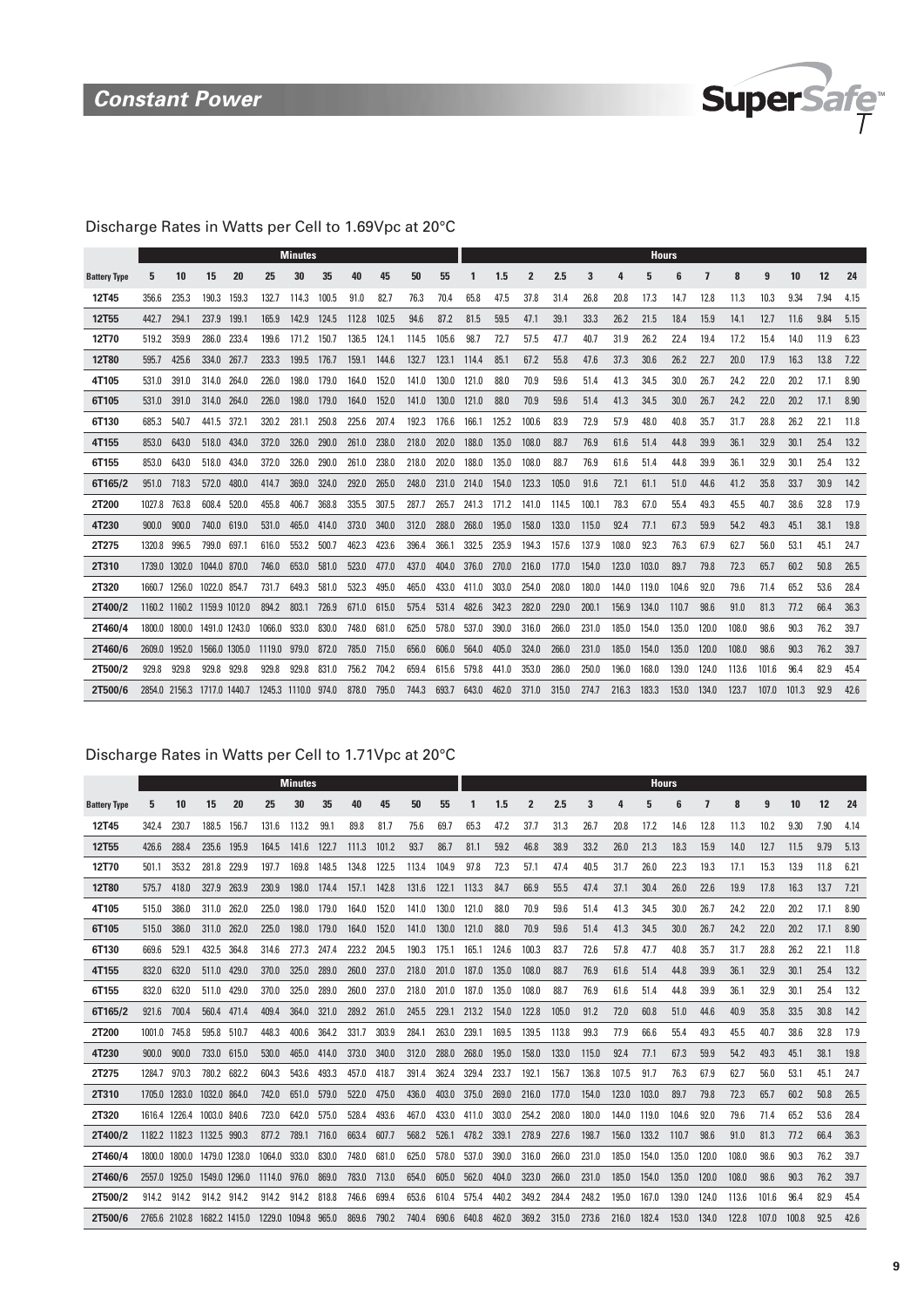# **Constant Power**

# Discharge Rates in Watts per Cell to 1.73Vpc at 20°C

|                     |        |               |               |       |        | <b>Minutes</b> |       |       |       |       |       |       |       |                |       |       |       | <b>Hours</b> |       |       |       |       |       |      |      |
|---------------------|--------|---------------|---------------|-------|--------|----------------|-------|-------|-------|-------|-------|-------|-------|----------------|-------|-------|-------|--------------|-------|-------|-------|-------|-------|------|------|
| <b>Battery Type</b> | 5      | 10            | 15            | 20    | 25     | 30             | 35    | 40    | 45    | 50    | 55    |       | 1.5   | $\overline{2}$ | 2.5   | 3     | 4     | 5            | 6     | 7     | 8     | 9     | 10    | 12   | 24   |
| 12T45               | 327.9  | 225.6         | 185.4         | 152.5 | 130.4  | 111.7          | 97.6  | 88.3  | 80.5  | 74.5  | 68.8  | 64.9  | 47.2  | 37.7           | 31.3  | 26.7  | 20.8  | 17.2         | 14.6  | 12.8  | 11.3  | 10.2  | 9.27  | 7.84 | 4.13 |
| <b>12T55</b>        | 405.7  | 282.0         | 231.8         | 190.6 | 163.0  | 139.7          | 120.4 | 109.4 | 99.8  | 92.4  | 85.9  | 81.0  | 59.2  | 47.1           | 39.0  | 33.3  | 26.1  | 21.4         | 18.2  | 15.9  | 14.0  | 12.7  | 11.5  | 9.74 | 5.13 |
| 12T70               | 477.4  | 345.2         | 275.3         | 224.2 | 195.0  | 167.3          | 145.8 | 132.4 | 120.8 | 111.8 | 104.0 | 97.0  | 71.7  | 56.9           | 47.3  | 40.4  | 31.6  | 26.0         | 22.1  | 19.2  | 17.0  | 15.3  | 13.9  | 11.7 | 6.18 |
| <b>12T80</b>        | 549.1  | 408.5         | 318.8         | 257.8 | 227.1  | 194.9          | 170.8 | 154.0 | 140.4 | 130.2 | 120.4 | 112.4 | 83.9  | 66.4           | 55.3  | 47.2  | 36.9  | 30.4         | 25.8  | 22.5  | 19.9  | 17.8  | 16.2  | 13.7 | 7.19 |
| 4T105               | 499.0  | 380.0         | 309.0         | 261.0 | 225.0  | 198.0          | 179.0 | 164.0 | 152.0 | 141.0 | 130.0 | 121.0 | 88.0  | 70.9           | 59.6  | 51.4  | 41.3  | 34.5         | 30.0  | 26.7  | 24.2  | 22.0  | 20.2  | 17.1 | 8.90 |
| 6T105               | 499.0  | 380.0         | 309.0         | 261.0 | 225.0  | 198.0          | 179.0 | 164.0 | 152.0 | 141.0 | 130.0 | 121.0 | 88.0  | 70.9           | 59.6  | 51.4  | 41.3  | 34.5         | 30.0  | 26.7  | 24.2  | 22.0  | 20.2  | 17.1 | 8.90 |
| 6T130               | 652.9  | 516.6         | 421.8         | 355.9 | 308.3  | 272.8          | 242.9 | 220.8 | 201.0 | 187.2 | 173.7 | 163.7 | 123.6 | 99.7           | 83.2  | 72.2  | 57.4  | 47.2         | 40.8  | 35.8  | 31.7  | 28.8  | 26.2  | 22.1 | 11.8 |
| 4T155               | 802.0  | 616.0         | 501.0         | 422.0 | 364.0  | 321.0          | 287.0 | 259.0 | 236.0 | 216.0 | 200.0 | 186.0 | 134.0 | 107.0          | 88.7  | 76.9  | 61.6  | 51.4         | 44.8  | 39.9  | 36.1  | 32.9  | 30.1  | 25.4 | 13.2 |
| 6T155               | 802.0  | 616.0         | 501.0         | 422.0 | 364.0  | 321.0          | 287.0 | 259.0 | 236.0 | 216.0 | 200.0 | 186.0 | 134.0 | 107.0          | 88.7  | 76.9  | 61.6  | 51.4         | 44.8  | 39.9  | 36.1  | 32.9  | 30.1  | 25.4 | 13.2 |
| 6T165/2             | 890.8  | 685.2         | 551.2         | 462.2 | 400.2  | 354.0          | 315.0 | 283.6 | 253.0 | 239.2 | 225.4 | 211.6 | 154.0 | 122.4          | 105.0 | 90.9  | 72.0  | 60.4         | 51.0  | 44.6  | 40.8  | 35.8  | 33.4  | 30.7 | 14.2 |
| 2T200               | 969.6  | 726.7         | 582.2         | 501.2 | 440.7  | 394.8          | 357.9 | 325.8 | 298.9 | 278.0 | 257.8 | 235.9 | 166.3 | 136.4          | 112.4 | 97.8  | 77.1  | 65.8         | 55.4  | 49.3  | 45.5  | 40.7  | 38.6  | 32.8 | 17.9 |
| 4T230               | 900.0  | 888.0         | 722.0         | 608.0 | 526.0  | 463.0          | 413.0 | 373.0 | 340.0 | 312.0 | 288.0 | 268.0 | 195.0 | 158.0          | 133.0 | 115.0 | 92.4  | 77.1         | 67.3  | 59.9  | 54.2  | 49.3  | 45.1  | 38.1 | 19.8 |
| 2T275               | 1238.1 | 936.8         | 756.5         | 660.4 | 588.7  | 531.1          | 483.0 | 448.9 | 411.8 | 383.1 | 355.2 | 325.0 | 229.2 | 187.9          | 154.8 | 134.8 | 106.4 | 90.6         | 76.3  | 67.9  | 62.7  | 56.0  | 53.1  | 45.1 | 24.7 |
| 2T310               | 1649.0 | 1251.0        | 1012.0 850.0  |       | 733.0  | 644.0          | 575.0 | 518.0 | 472.0 | 433.0 | 400.0 | 372.0 | 268.0 | 215.0          | 177.0 | 154.0 | 123.0 | 103.0        | 89.7  | 79.8  | 72.3  | 65.7  | 60.2  | 50.8 | 26.5 |
| 2T320               |        | 1563.2 1193.2 | 981.0         | 823.8 | 711.0  | 634.0          | 569.0 | 523.2 | 490.8 | 459.0 | 433.0 | 411.0 | 303.0 | 254.6          | 204.0 | 180.0 | 144.0 | 119.0        | 104.6 | 92.0  | 79.6  | 71.4  | 65.2  | 53.6 | 28.4 |
| 2T400/2             |        | 1246.6 1246.8 | 1098.1 958.6  |       | 854.6  | 771.0          | 701.1 | 651.6 | 597.8 | 556.1 | 515.6 | 471.8 | 332.8 | 272.8          | 224.8 | 195.7 | 154.4 | 131.5        | 110.7 | 98.6  | 91.0  | 81.3  | 77.2  | 66.4 | 36.3 |
| 2T460/4             | 1800.0 | 1800.0        | 1459.0 1226.0 |       | 1057.0 | 929.0          | 829.0 | 748.0 | 681.0 | 625.0 | 578.0 | 537.0 | 390.0 | 316.0          | 266.0 | 231.0 | 185.0 | 154.0        | 135.0 | 120.0 | 108.0 | 98.6  | 90.3  | 76.2 | 39.7 |
| 2T460/6             | 2474.0 | 1877.0        | 1518.0 1275.0 |       | 1099.0 | 967.0          | 862.0 | 778.0 | 708.0 | 650.0 | 601.0 | 558.0 | 402.0 | 322.0          | 266.0 | 231.0 | 185.0 | 154.0        | 135.0 | 120.0 | 108.0 | 98.6  | 90.3  | 76.2 | 39.7 |
| 2T500/2             | 896.6  | 896.6         | 896.6         | 896.6 | 896.6  | 896.6          | 804.4 | 735.8 | 692.2 | 646.8 | 607.2 | 572.2 | 438.6 | 341.6          | 281.2 | 244.6 | 193.0 | 165.0        | 139.0 | 124.0 | 113.6 | 101.6 | 96.4  | 82.9 | 45.4 |
| 2T500/6             | 2672.8 | 2056.4        | 1654.6 1387.0 |       | 1201.0 | 1064.4         | 947.0 | 852.8 | 780.6 | 732.5 | 684.5 | 636.4 | 462.0 | 367.6          | 315.0 | 272.8 | 216.0 | 181.2        | 153.0 | 134.0 | 122.4 | 107.0 | 100.4 | 92.1 | 42.6 |

### Discharge Rates in Watts per Cell to 1.75Vpc at 20°C

|                     |               |               |               |               |        | <b>Minutes</b> |       |       |       |       |       |       |       |                |       |       |       | <b>Hours</b> |       |       |       |       |       |      |      |
|---------------------|---------------|---------------|---------------|---------------|--------|----------------|-------|-------|-------|-------|-------|-------|-------|----------------|-------|-------|-------|--------------|-------|-------|-------|-------|-------|------|------|
| <b>Battery Type</b> | 5             | 10            | 15            | 20            | 25     | 30             | 35    | 40    | 45    | 50    | 55    | 1     | 1.5   | $\overline{2}$ | 2.5   | 3     |       | 5            | 6     | 7     | 8     | 9     | 10    | 12   | 24   |
| 12T45               | 313.5         | 220.4         | 182.4         | 148.2         | 129.2  | 110.2          | 96.1  | 86.7  | 79.3  | 73.5  | 67.8  | 64.6  | 47.2  | 37.7           | 31.3  | 26.7  | 20.9  | 17.2         | 14.6  | 12.8  | 11.3  | 10.2  | 9.23  | 7.79 | 4.12 |
| 12T <sub>55</sub>   | 384.8         | 275.5         | 228.0         | 185.3         | 161.5  | 137.8          | 118.2 | 107.4 | 98.3  | 91.1  | 85.2  | 81.0  | 59.2  | 47.3           | 39.2  | 33.5  | 26.1  | 21.5         | 18.2  | 15.9  | 14.0  | 12.7  | 11.5  | 9.69 | 5.12 |
| 12T70               | 453.6         | 337.3         | 268.9         | 218.5         | 192.4  | 164.8          | 143.1 | 130.1 | 119.0 | 110.2 | 103.1 | 96.2  | 71.1  | 56.6           | 47.1  | 40.2  | 31.4  | 25.9         | 21.9  | 19.1  | 16.9  | 15.2  | 13.8  | 11.6 | 6.15 |
| <b>12T80</b>        | 522.5         | 399.0         | 309.7         | 251.8         | 223.3  | 191.9          | 167.2 | 150.8 | 138.0 | 128.7 | 118.8 | 111.5 | 83.1  | 65.9           | 55.0  | 47.0  | 36.7  | 30.3         | 25.5  | 22.4  | 19.8  | 17.8  | 16.1  | 13.6 | 7.18 |
| 4T105               | 484.0         | 373.0         | 305.0         | 259.0         | 224.0  | 198.0          | 179.0 | 164.0 | 152.0 | 141.0 | 130.0 | 121.0 | 88.0  | 70.9           | 59.6  | 51.4  | 41.3  | 34.5         | 30.0  | 26.7  | 24.2  | 22.0  | 20.2  | 17.1 | 8.90 |
| 6T105               | 484.0         | 373.0         | 305.0         | 259.0         | 224.0  | 198.0          | 179.0 | 164.0 | 152.0 | 141.0 | 130.0 | 121.0 | 88.0  | 70.9           | 59.6  | 51.4  | 41.3  | 34.5         | 30.0  | 26.7  | 24.2  | 22.0  | 20.2  | 17.1 | 8.90 |
| 6T130               | 636.1         | 504.0         | 411.1         | 347.0         | 302.0  | 268.3          | 238.4 | 218.3 | 197.5 | 184.2 | 172.2 | 162.2 | 122.5 | 99.1           | 82.6  | 71.8  | 57.1  | 46.7         | 40.8  | 35.8  | 31.7  | 28.8  | 26.2  | 22.1 | 11.8 |
| 4T155               | 759.0         | 591.0         | 485.0         | 411.0         | 356.0  | 315.0          | 282.0 | 256.0 | 234.0 | 215.0 | 199.0 | 185.0 | 133.0 | 107.0          | 88.7  | 76.9  | 61.6  | 51.4         | 44.8  | 39.9  | 36.1  | 32.9  | 30.1  | 25.4 | 13.2 |
| 6T155               | 759.0         | 591.0         | 485.0         | 411.0         | 356.0  | 315.0          | 282.0 | 256.0 | 234.0 | 215.0 | 199.0 | 185.0 | 133.0 | 107.0          | 88.7  | 76.9  | 61.6  | 51.4         | 44.8  | 39.9  | 36.1  | 32.9  | 30.1  | 25.4 | 13.2 |
| 6T165/2             | 860.0         | 670.0         | 542.0         | 453.0         | 391.0  | 344.0          | 309.0 | 278.0 | 245.0 | 233.3 | 221.7 | 210.0 | 154.0 | 122.0          | 105.0 | 90.6  | 72.0  | 60.0         | 51.0  | 44.6  | 40.6  | 35.8  | 33.3  | 30.6 | 14.2 |
| 2T200               | 938.3         | 707.7         | 568.6         | 491.8         | 433.0  | 388.9          | 351.6 | 319.9 | 293.9 | 272.0 | 252.6 | 232.7 | 163.0 | 133.4          | 111.1 | 96.4  | 76.3  | 64.9         | 55.4  | 49.3  | 45.5  | 40.7  | 38.6  | 32.8 | 17.9 |
| 4T230               | 900.0         | 858.0         | 704.0         | 596.0         | 517.0  | 457.0          | 410.0 | 371.0 | 339.0 | 312.0 | 288.0 | 268.0 | 195.0 | 158.0          | 133.0 | 115.0 | 92.4  | 77.1         | 67.3  | 59.9  | 54.2  | 49.3  | 45.1  | 38.1 | 19.8 |
| 2T275               | 1191.5        | 903.4         | 732.8         | 638.6         | 573.2  | 518.7          | 472.7 | 440.8 | 405.0 | 374.7 | 348.0 | 320.5 | 224.8 | 183.7          | 152.9 | 132.8 | 105.3 | 89.5         | 76.3  | 67.9  | 62.7  | 56.0  | 53.1  | 45.1 | 24.7 |
| 2T310               | 1582.0 1212.0 |               | 985.0         | 831.0         | 719.0  | 634.0          | 567.0 | 513.0 | 468.0 | 430.0 | 398.0 | 370.0 | 267.0 | 214.0          | 177.0 | 154.0 | 123.0 | 103.0        | 89.7  | 79.8  | 72.3  | 65.7  | 60.2  | 50.8 | 26.5 |
| 2T320               | 1510.0 1160.0 |               | 959.0         | 807.0         | 699.0  | 626.0          | 563.0 | 518.0 | 488.0 | 462.0 | 433.0 | 411.0 | 303.0 | 255.0          | 203.0 | 180.0 | 144.0 | 119.0        | 104.6 | 92.0  | 79.6  | 71.4  | 65.2  | 53.6 | 28.4 |
| 2T400/2             |               | 1311.0 1311.3 | 1063.8 927.0  |               | 832.0  | 752.9          | 686.2 | 639.8 | 587.8 | 543.9 | 505.2 | 465.3 | 326.4 | 266.7          | 221.9 | 192.7 | 152.8 | 129.9        | 110.7 | 98.6  | 91.0  | 81.3  | 77.2  | 66.4 | 36.3 |
| 2T460/4             |               | 1800.0 1760.0 | 1430.0 1206.0 |               | 1044.0 | 920.0          | 823.0 | 745.0 | 680.0 | 625.0 | 578.0 | 537.0 | 390.0 | 316.0          | 266.0 | 231.0 | 185.0 | 154.0        | 135.0 | 120.0 | 108.0 | 98.6  | 90.3  | 76.2 | 39.7 |
| 2T460/6             | 2373.0 1818.0 |               | 1478.0 1246.0 |               | 1079.0 | 950.0          | 851.0 | 770.0 | 702.0 | 646.0 | 597.0 | 555.0 | 400.0 | 321.0          | 266.0 | 231.0 | 185.0 | 154.0        | 135.0 | 120.0 | 108.0 | 98.6  | 90.3  | 76.2 | 39.7 |
| 2T500/2             | 879.0         | 879.0         | 879.0         | 879.0         | 879.0  | 879.0          | 790.0 | 725.0 | 685.0 | 640.0 | 604.0 | 569.0 | 437.0 | 334.0          | 278.0 | 241.0 | 191.0 | 163.0        | 139.0 | 124.0 | 113.6 | 101.6 | 96.4  | 82.9 | 45.4 |
| 2T500/6             |               | 2580.0 2010.0 |               | 1627.0 1359.0 | 1173.0 | 1034.0         | 929.0 | 836.0 | 771.0 | 724.7 | 678.3 | 632.0 | 462.0 | 366.0          | 315.0 | 272.0 | 216.0 | 180.0        | 153.0 | 134.0 | 122.0 | 107.0 | 100.0 | 91.8 | 42.6 |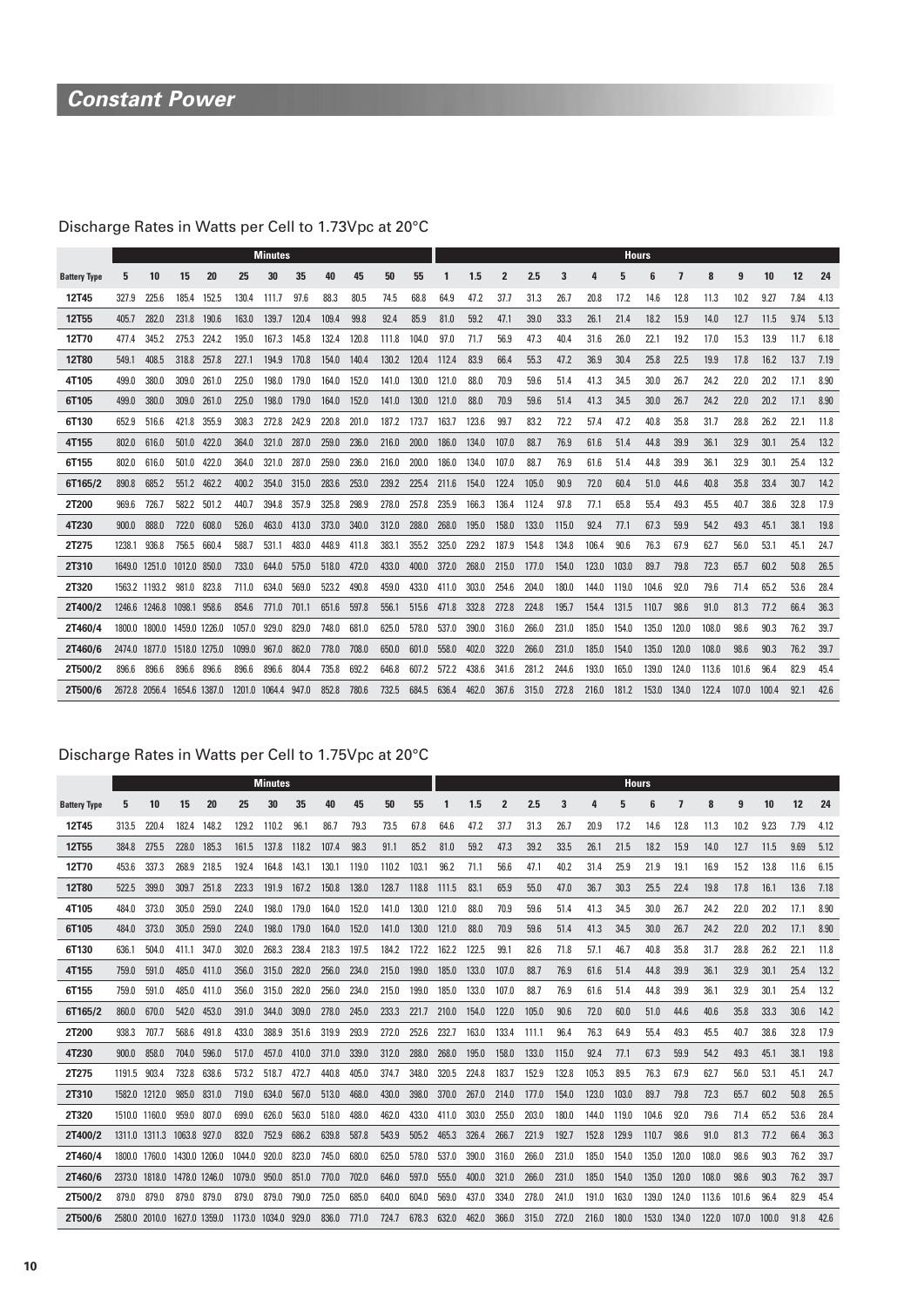

# Discharge Rates in Watts per Cell to 1.80Vpc at 20°C

|                     |        |               |               |               |        | <b>Minutes</b> |       |       |       |       |       |       |       |       |       |       |       | <b>Hours</b> |       |       |       |       |      |      |      |
|---------------------|--------|---------------|---------------|---------------|--------|----------------|-------|-------|-------|-------|-------|-------|-------|-------|-------|-------|-------|--------------|-------|-------|-------|-------|------|------|------|
| <b>Battery Type</b> |        | 10            | 15            | 20            | 25     | 30             | 35    | 40    | 45    | 50    | 55    |       | 1.5   | 2     | 2.5   | 3     | Δ     | 5            | 6     | 7     | 8     | 9     | 10   | 12   | 24   |
| 12T45               | 273.6  | 201.4         | 167.2         | 140.6         | 119.3  | 104.9          | 90.4  | 81.1  | 74.3  | 69.0  | 64.7  | 61.3  | 44.8  | 35.7  | 29.5  | 25.4  | 19.7  | 16.0         | 13.8  | 12.0  | 10.6  | 9.59  | 8.73 | 7.39 | 3.89 |
| <b>12T55</b>        | 342.0  | 251.8         | 209.0         | 175.8         | 149.2  | 131.1          | 112.0 | 100.4 | 92.1  | 85.5  | 80.1  | 76.4  | 55.8  | 44.5  | 36.8  | 31.6  | 24.5  | 19.9         | 17.1  | 14.9  | 13.2  | 11.9  | 10.8 | 9.11 | 4.80 |
| 12T70               | 399.0  | 301.6         | 244.6         | 205.2         | 178.6  | 154.9          | 135.5 | 121.6 | 111.5 | 103.5 | 97.0  | 91.4  | 67.0  | 54.0  | 44.6  | 38.2  | 29.8  | 24.2         | 20.7  | 18.0  | 15.9  | 14.4  | 13.0 | 11.0 | 5.77 |
| <b>12T80</b>        | 456.0  | 351.5         | 280.3         | 234.7         | 208.1  | 178.6          | 157.2 | 141.0 | 129.3 | 120.0 | 112.5 | 106.4 | 78.3  | 63.5  | 52.5  | 44.9  | 35.0  | 28.5         | 24.3  | 21.2  | 18.7  | 16.8  | 15.2 | 12.8 | 6.74 |
| 4T105               | 443.0  | 353.0         | 293.0         | 251.0         | 219.0  | 194.0          | 178.0 | 164.0 | 151.0 | 140.0 | 130.0 | 121.0 | 88.0  | 70.9  | 59.6  | 51.4  | 41.3  | 34.5         | 30.0  | 26.7  | 24.2  | 22.0  | 20.2 | 17.1 | 8.90 |
| 6T105               | 443.0  | 353.0         | 293.0         | 251.0         | 219.0  | 194.0          | 178.0 | 164.0 | 151.0 | 140.0 | 130.0 | 121.0 | 88.0  | 70.9  | 59.6  | 51.4  | 41.3  | 34.5         | 30.0  | 26.7  | 24.2  | 22.0  | 20.2 | 17.1 | 8.90 |
| 6T130               | 586.1  | 465.7         | 382.9         | 327.2         | 284.0  | 251.5          | 223.6 | 208.1 | 189.4 | 176.0 | 164.4 | 156.4 | 117.8 | 95.0  | 80.3  | 69.8  | 55.4  | 46.3         | 39.7  | 34.8  | 31.2  | 28.2  | 25.8 | 22.1 | 11.7 |
| 4T155               | 626.0  | 509.0         | 431.0         | 374.0         | 328.0  | 292.0          | 264.0 | 242.0 | 222.0 | 206.0 | 192.0 | 180.0 | 131.0 | 106.0 | 88.7  | 76.9  | 61.6  | 51.4         | 44.8  | 39.9  | 36.1  | 32.9  | 30.1 | 25.4 | 13.2 |
| 6T155               | 626.0  | 509.0         | 431.0         | 374.0         | 328.0  | 292.0          | 264.0 | 242.0 | 222.0 | 206.0 | 192.0 | 180.0 | 131.0 | 106.0 | 88.7  | 76.9  | 61.6  | 51.4         | 44.8  | 39.9  | 36.1  | 32.9  | 30.1 | 25.4 | 13.2 |
| 6T165/2             | 751.0  | 592.0         | 490.0         | 418.0         | 368.0  | 327.0          | 298.0 | 275.0 | 253.0 | 238.7 | 224.3 | 210.0 | 150.0 | 120.0 | 102.0 | 89.6  | 71.3  | 59.4         | 50.0  | 43.8  | 40.3  | 35.2  | 32.8 | 30.1 | 14.1 |
| 2T200               | 819.6  | 625.1         | 508.7         | 447.7         | 395.7  | 355.0          | 326.7 | 297.3 | 271.3 | 254.4 | 234.0 | 219.9 | 159.2 | 131.7 | 109.1 | 95.5  | 76.1  | 65.5         | 55.6  | 49.4  | 45.8  | 41.0  | 38.8 | 33.4 | 17.7 |
| 4T230               | 900.0  | 751.0         | 636.0         | 551.0         | 484.0  | 431.0          | 390.0 | 356.0 | 328.0 | 304.0 | 284.0 | 266.0 | 194.0 | 158.0 | 133.0 | 115.0 | 92.4  | 77.1         | 67.3  | 59.9  | 54.2  | 49.3  | 45.1 | 38.1 | 19.8 |
| 2T275               | 1045.1 | 803.7         | 656.5         | 576.3         | 518.7  | 465.7          | 430.7 | 409.6 | 373.8 | 350.4 | 322.4 | 303.0 | 219.4 | 181.5 | 150.4 | 131.6 | 104.8 | 90.2         | 76.6  | 68.1  | 63.1  | 56.5  | 53.3 | 45.3 | 24.3 |
| 2T310               |        | 1311.0 1050.0 | 879.0         | 757.0         | 663.0  | 590.0          | 533.0 | 486.0 | 447.0 | 414.0 | 386.0 | 361.0 | 262.0 | 212.0 | 177.0 | 154.0 | 123.0 | 103.0        | 89.7  | 79.8  | 72.3  | 65.7  | 60.2 | 50.8 | 26.5 |
| 2T320               |        | 1349.0 1070.0 | 891.0         | 758.0         | 662.0  | 591.0          | 541.0 | 500.0 | 471.0 | 446.0 | 417.0 | 398.0 | 298.0 | 247.0 | 198.0 | 177.0 | 141.0 | 117.0        | 102.5 | 89.5  | 78.4  | 69.2  | 64.0 | 53.6 | 28.2 |
| 2T400/2             |        | 1517.1 1166.6 | 953.0         | 836.5         | 752.9  | 676.0          | 625.1 | 594.6 | 542.6 | 508.7 | 468.0 | 439.9 | 318.5 | 263.5 | 218.1 | 191.0 | 152.0 | 131.0        | 111.3 | 98.8  | 91.7  | 82.0  | 77.6 | 65.7 | 35.3 |
| 2T460/4             | 1800.0 | 1549.0        |               | 1297.0 1117.0 | 978.0  | 870.0          | 786.0 | 717.0 | 660.0 | 611.0 | 569.0 | 533.0 | 388.0 | 316.0 | 266.0 | 231.0 | 185.0 | 154.0        | 135.0 | 120.0 | 108.0 | 98.6  | 90.3 | 76.2 | 39.7 |
| 2T460/6             |        | 1966.0 1575.0 |               | 1319.0 1136.0 | 994.0  | 884.0          | 799.0 | 729.0 | 671.0 | 621.0 | 579.0 | 542.0 | 393.0 | 319.0 | 266.0 | 231.0 | 185.0 | 154.0        | 135.0 | 120.0 | 108.0 | 98.6  | 90.3 | 76.2 | 39.7 |
| 2T500/2             | 810.0  | 810.0         | 810.0         | 810.0         | 810.0  | 810.0          | 739.0 | 690.0 | 644.0 | 603.0 | 572.0 | 541.0 | 414.0 | 330.0 | 273.0 | 239.0 | 190.0 | 163.0        | 139.0 | 124.0 | 114.5 | 101.9 | 96.4 | 82.1 | 44.1 |
| 2T500/6             |        | 2254.0 1778.0 | 1471.0 1255.0 |               | 1104.0 | 983.0          | 894.0 | 825.0 | 762.0 | 718.7 | 675.3 | 632.0 | 450.0 | 361.0 | 306.0 | 269.0 | 214.0 | 178.0        | 150.0 | 131.0 | 121.0 | 105.0 | 98.5 | 90.5 | 42.3 |

### Discharge Rates in Watts per Cell to 1.85Vpc at 20°C

|                     |        |               |               |               |        | <b>Minutes</b> |       |       |       |       |       |       |       |                |       |       |       |       | <b>Hours</b> |                |       |       |      |      |      |
|---------------------|--------|---------------|---------------|---------------|--------|----------------|-------|-------|-------|-------|-------|-------|-------|----------------|-------|-------|-------|-------|--------------|----------------|-------|-------|------|------|------|
| <b>Battery Type</b> | 5      | 10            | 15            | 20            | 25     | 30             | 35    | 40    | 45    | 50    | 55    |       | 1.5   | $\overline{2}$ | 2.5   | 3     | 4     | 5     | 6            | $\overline{ }$ | 8     | 9     | 10   | 12   | 24   |
| 12T45               | 235.6  | 173.3         | 144.4         | 126.2         | 104.9  | 95.0           | 80.6  | 72.5  | 67.3  | 62.2  | 58.5  | 55.0  | 40.7  | 31.2           | 27.0  | 23.1  | 18.2  | 14.9  | 12.7         | 11.1           | 10.0  | 8.96  | 8.17 | 6.94 | 3.73 |
| 12T55               | 294.5  | 216.6         | 180.5         | 157.7         | 131.1  | 118.8          | 94.4  | 85.8  | 79.2  | 72.6  | 69.6  | 68.1  | 50.4  | 37.9           | 33.4  | 28.6  | 22.6  | 18.6  | 15.9         | 13.9           | 12.5  | 11.2  | 10.2 | 8.65 | 4.65 |
| 12T70               | 344.4  | 260.3         | 212.8         | 183.4         | 158.2  | 140.1          | 118.6 | 107.8 | 96.7  | 92.5  | 87.0  | 81.8  | 62.6  | 47.0           | 40.1  | 34.4  | 27.2  | 22.3  | 19.1         | 16.7           | 14.9  | 13.4  | 12.2 | 10.3 | 5.55 |
| <b>12T80</b>        | 394.3  | 304.0         | 245.1         | 209.0         | 185.3  | 161.5          | 137.5 | 124.9 | 112.1 | 107.3 | 100.9 | 95.6  | 74.8  | 56.1           | 46.9  | 40.2  | 31.8  | 26.1  | 22.3         | 19.4           | 17.3  | 15.6  | 14.2 | 12.0 | 6.46 |
| 4T105               | 395.0  | 324.0         | 271.0         | 235.0         | 206.0  | 183.0          | 169.0 | 157.0 | 144.0 | 134.0 | 125.0 | 117.0 | 86.8  | 70.4           | 58.9  | 50.6  | 40.6  | 34.1  | 29.7         | 26.6           | 23.9  | 21.8  | 20.0 | 16.9 | 8.80 |
| 6T105               | 395.0  | 324.0         | 271.0         | 235.0         | 206.0  | 183.0          | 169.0 | 157.0 | 144.0 | 134.0 | 125.0 | 117.0 | 86.8  | 70.4           | 58.9  | 50.6  | 40.6  | 34.1  | 29.7         | 26.6           | 23.9  | 21.8  | 20.0 | 16.9 | 8.80 |
| 6T130               | 511.4  | 408.3         | 341.7         | 293.4         | 256.6  | 227.8          | 204.9 | 188.5 | 174.9 | 162.8 | 151.0 | 145.5 | 111.0 | 90.0           | 76.5  | 66.1  | 52.5  | 43.9  | 37.7         | 33.3           | 29.6  | 26.9  | 24.6 | 21.0 | 11.2 |
| 4T155               | 515.0  | 427.0         | 374.0         | 333.0         | 294.0  | 263.0          | 241.0 | 222.0 | 206.0 | 191.0 | 179.0 | 169.0 | 125.0 | 102.0          | 87.0  | 75.9  | 60.7  | 51.0  | 44.6         | 39.8           | 35.8  | 32.5  | 29.8 | 25.2 | 13.1 |
| 6T155               | 515.0  | 427.0         | 374.0         | 333.0         | 294.0  | 263.0          | 241.0 | 222.0 | 206.0 | 191.0 | 179.0 | 169.0 | 125.0 | 102.0          | 87.0  | 75.9  | 60.7  | 51.0  | 44.6         | 39.8           | 35.8  | 32.5  | 29.8 | 25.2 | 13.1 |
| 6T165/2             | 645.0  | 542.0         | 457.0         | 393.0         | 344.0  | 309.0          | 278.0 | 253.0 | 234.0 | 219.0 | 204.0 | 189.0 | 140.0 | 119.0          | 98.5  | 89.0  | 70.3  | 58.6  | 47.8         | 42.0           | 39.7  | 35.2  | 32.4 | 29.7 | 13.4 |
| 2T200               | 687.9  | 536.0         | 444.3         | 390.0         | 352.7  | 316.5          | 290.5 | 269.0 | 247.6 | 230.6 | 213.7 | 195.8 | 144.8 | 122.2          | 100.8 | 89.9  | 70.9  | 61.4  | 52.2         | 46.2           | 42.6  | 37.9  | 35.5 | 30.7 | 16.6 |
| 4T230               | 772.0  | 640.0         | 560.0         | 500.0         | 441.0  | 395.0          | 362.0 | 334.0 | 308.0 | 287.0 | 269.0 | 253.0 | 188.0 | 153.0          | 130.0 | 114.0 | 91.0  | 76.6  | 66.9         | 59.6           | 53.8  | 48.8  | 44.8 | 37.8 | 19.7 |
| 2T275               | 916.1  | 710.5         | 582.5         | 515.5         | 462.6  | 423.6          | 388.6 | 370.7 | 341.1 | 317.7 | 294.4 | 269.7 | 199.4 | 168.3          | 138.8 | 123.8 | 97.7  | 84.6  | 71.9         | 63.6           | 58.6  | 52.2  | 49.0 | 42.3 | 22.9 |
| 2T310               | 1069.0 | 878.0         | 763.0         | 677.0         | 596.0  | 532.0          | 486.0 | 448.0 | 414.0 | 384.0 | 360.0 | 339.0 | 251.0 | 205.0          | 174.0 | 152.0 | 121.0 | 102.0 | 89.3         | 79.5           | 71.7  | 65.1  | 59.7 | 50.4 | 26.2 |
| 2T320               | 1192.0 | 969.0         | 810.0         | 687.0         | 600.0  | 541.0          | 501.0 | 464.0 | 435.0 | 408.0 | 386.0 | 370.0 | 286.0 | 232.0          | 192.0 | 170.0 | 134.0 | 111.0 | 98.6         | 87.8           | 75.2  | 67.0  | 61.4 | 51.5 | 26.8 |
| 2T400/2             |        | 1329.8 1031.4 | 845.6         | 748.4         | 671.5  | 615.0          | 564.1 | 538.1 | 495.1 | 461.2 | 427.3 | 391.5 | 289.4 | 244.4          | 201.5 | 179.8 | 141.8 | 122.9 | 104.3        | 92.3           | 85.1  | 75.7  | 71.1 | 61.4 | 33.3 |
| 2T460/4             |        | 1603.0 1318.0 | 1144.0 1015.0 |               | 893.0  | 798.0          | 729.0 | 672.0 | 621.0 | 577.0 | 541.0 | 509.0 | 377.0 | 307.0          | 261.0 | 228.0 | 182.0 | 153.0 | 134.0        | 119.0          | 108.0 | 97.6  | 89.5 | 75.6 | 39.3 |
| 2T460/6             |        | 1603.0 1318.0 | 1144.0 1015.0 |               | 893.0  | 798.0          | 729.0 | 672.0 | 621.0 | 577.0 | 541.0 | 509.0 | 377.0 | 307.0          | 261.0 | 228.0 | 182.0 | 153.0 | 134.0        | 119.0          | 108.0 | 97.6  | 89.5 | 75.6 | 39.3 |
| 2T500/2             | 728.0  | 728.0         | 728.0         | 728.0         | 728.0  | 728.0          | 679.0 | 628.0 | 586.0 | 532.5 | 495.6 | 466.0 | 380.0 | 305.0          | 251.0 | 225.0 | 178.0 | 154.0 | 130.0        | 115.0          | 106.4 | 94.6  | 88.9 | 76.8 | 41.6 |
| 2T500/6             |        | 1936.0 1627.0 |               | 1371.0 1180.0 | 1034.0 | 929.0          | 836.0 | 762.0 | 704.0 | 656.3 | 608.7 | 561.0 | 420.0 | 356.0          | 295.0 | 267.0 | 211.0 | 176.0 | 143.0        | 126.0          | 119.0 | 105.0 | 97.2 | 89.1 | 40.2 |